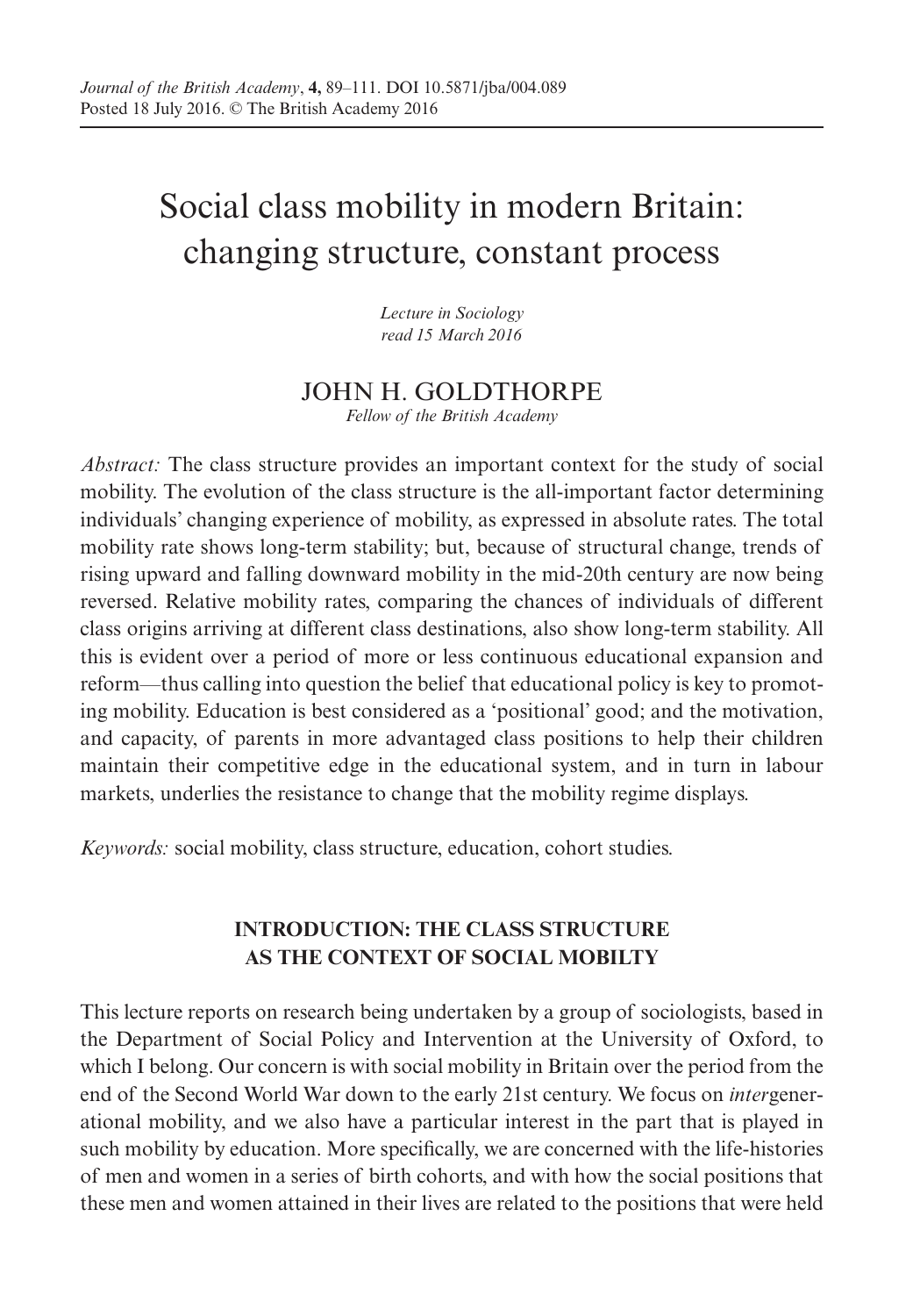by their parents. The question does therefore at once arise of how 'social position' is to be understood.

We have opted to study mobility primarily in terms of positions within the social class structure. We do so because we believe that social class, as we would conceptualise it, is that form of social inequality that is most consequential for individuals' material well-being and, in turn, for a wide range of their life-chances and life-choices.

Class positions we see as being determined by the social relations in which individuals are involved *in their economic lives*—that is, in labour markets and workplaces; or, in short, by their *employment relations*. This understanding of class is in fact that which informs the main social classification in use in British official statistics since 2001: the National Statistics Socio-Economic Classification (NS-SEC). And it is on this classification that our research findings are largely based (for further details of the construction and application of NS-SEC, see Rose & O'Reilly 1997; Rose & Pevalin 2003; Rose *et al.* 2005; Office for National Statistics 2005; and for underlying theory, Goldthorpe 2007, vol. 2: ch. 5).

In Table 1 is shown the seven-class 'analytical' version of NS-SEC which is that we most often use.

|              | Class description                                                |               |
|--------------|------------------------------------------------------------------|---------------|
| $\mathbf{1}$ | Higher managerial and professional occupations                   | Salariat      |
| 2            | Lower managerial and professional occupations                    |               |
| 3            | Ancillary professional and administrative occupations*           | Intermediate  |
| 4            | Small employers (less than 25 employers) and own account workers | classes       |
| 5            | Lower supervisory and technical occupations                      |               |
| 6            | Semi-routine occupations                                         | Working class |
|              | Routine occupations                                              |               |

**Table 1.** The National Statistics Socio-Economic Classification (NS-SEC): seven-class version.

\* NS-SEC names Class 3 simply as 'Intermediate occupations'. We elaborate on this to give a better idea of the occupations included.

In NS-SEC, occupation and employment status are taken together as indicators of employment relations, and thus of class position. At the top of the class hierarchy are the two levels of salaried managerial and professional employees—Classes 1 and 2 labelled together for present purposes as the salariat; and, at the bottom come the body of wage-workers in more or less routine jobs—Classes 6 and 7—labelled as the working class. The three intermediate classes, though distinctive, need not themselves be seen as ordered. Classes 3 and 5 comprise positions with 'mixed' employment relations—that is, ones involving various compromises between the conditions of employment typical of salaried and of wage work; while Class 4 stands apart in being that of small employers and self-employed workers.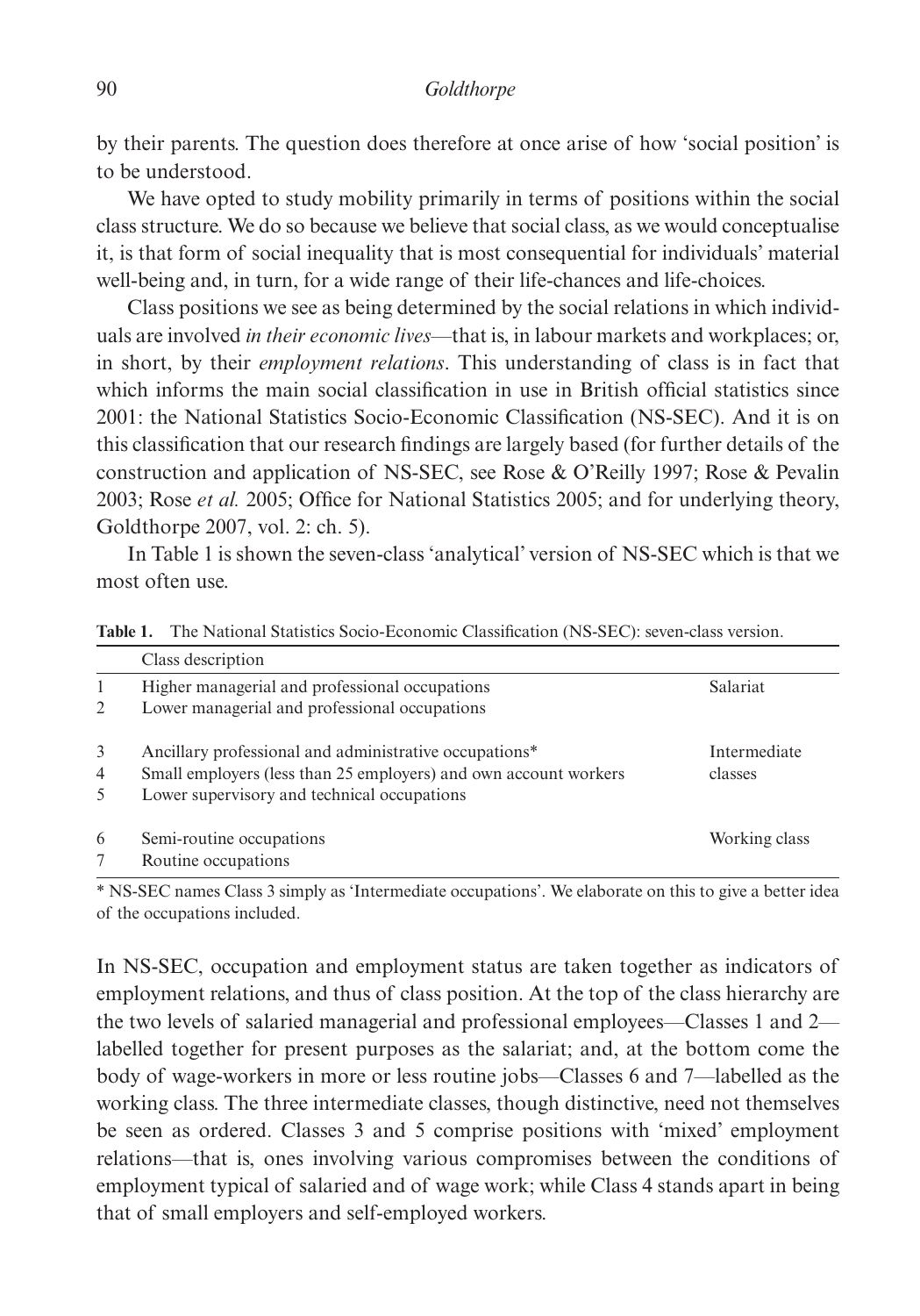The strength of NS-SEC lies in the degree to which it differentiates individuals in terms of their economic situation, which it does to a greater extent than would a focus simply on their incomes. NS-SEC is in fact quite strongly associated with income level. But, in addition, it is also associated with three other important aspects of individuals' economic lives: income security, short-term income stability, and longer-term income prospects (Goldthorpe & McKnight 2006; Chan & Goldthorpe 2007; McGovern *et al*. 2008).1

As an illustration, consider the following contrast. A wage-worker in Class 6 or 7 has a relatively high risk of job loss and especially of recurrent or long-term unemployment, has weekly earnings that often vary widely with piece-rates, shiftwork premia, the availability of overtime, etc., and, most importantly, has little prospect of real earnings progression after around age 30–35. This person is living in a significantly different economic world from a salaried employee in Class 1 or 2 who has a relatively high degree of job security, a known amount of pay going into the bank each month, and the realistic expectation of salary increases, via incremental scales or promotion, up to age 50 or beyond.

Since, then, we take the class structure as the context for our analyses of social mobility, our starting point has to be with the 'shape' of this structure, and changes in its shape, in terms of the distributions of individuals within it, over the historical period that we cover. There are obvious difficulties in using data from before 2001 in order to establish these distributions according to NS-SEC. But it is possible to make estimates which, if only approximate in their details, are reliable enough in their essentials.

The estimated distributions of men are shown in Figure 1. As can be seen, the distributions change steadily in shape from being clearly pyramidal in form in 1951 to become more rectangular by 2011: that is, as the wage-earning working class—Classes 6 and 7—contracts, and the managerial and professional salariat—Classes 1 and 2—expands.

In the case of women, as shown in Figure 2, change on similar lines is apparent, if rather less strongly marked and especially as regards the growth in numbers in Class 1. The main distinctive feature is that the proportion of women in Class 3 first expands somewhat and then contracts—this reflecting, very largely, the rise and fall of the office secretary and typist.

A quite crucial point that I want now to stress, as regards understanding class mobility, is the following. If one is concerned with the extent to which individuals

<sup>1</sup> It is sometimes argued that the increasing inequality in incomes evident over recent decades has occurred to a greater extent *within* than *between* social classes. However, the most detailed analysis of the matter (Williams 2013) shows that this is not in fact the case. Increasing earnings inequality has to a predominant degree followed lines of class division.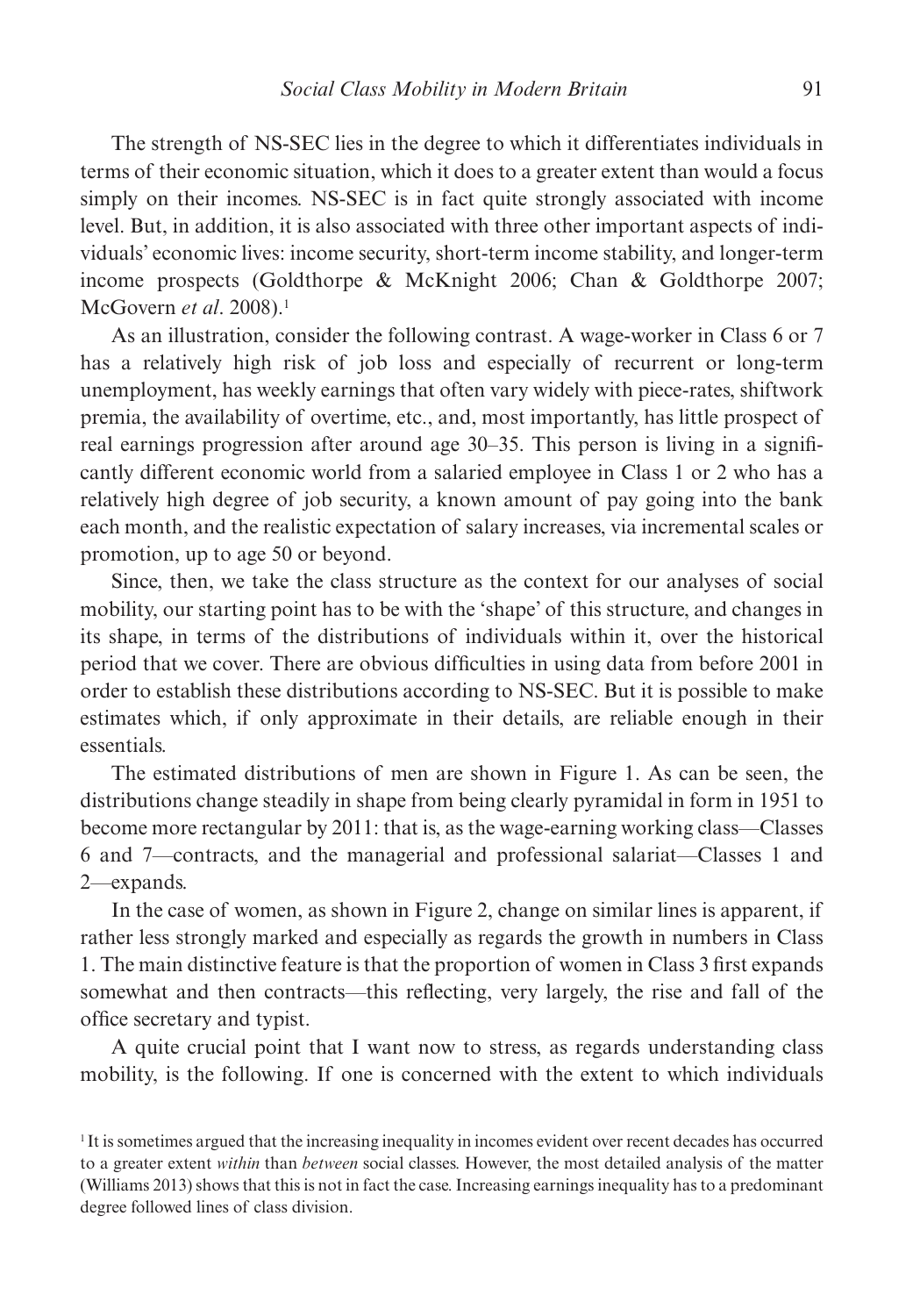

Census and Labour Force Survey statistics; Routh (1981; 1987); Gallie (2000). Figure 1. Class distribution (per cent) of economically active male population, 1951–2011. Source:



**Figure 2.** Class distribution (per cent) of economically active female population, 1951–2011. Source: Census and Labour Force Survey statistics; Routh (1981; 1987); Gallie (2000).

actually experience mobility or immobility, and mobility upward or downward—what sociologists refer to as *absolute* mobility rates—then it is the class structure, and change in this structure, that are the all-important factors.

## **ABSOLUTE RATES OF CLASS MOBILITY**

To best bring out the force of the point I have just made, I need, first of all, to go back to a period prior to that covered in our current research. Figure 3 presents some results from the Oxford Mobility Study of 1972. What is shown are absolute mobility rates for four 'quasi-cohorts'—or in effect age groups—of men who were interviewed in 1972 and born in the four 10-year periods indicated. In this case, the rates are calculated on the basis of only three, ordered, classes: the managerial and professional salariat, intermediate classes, and the wage-earning working class.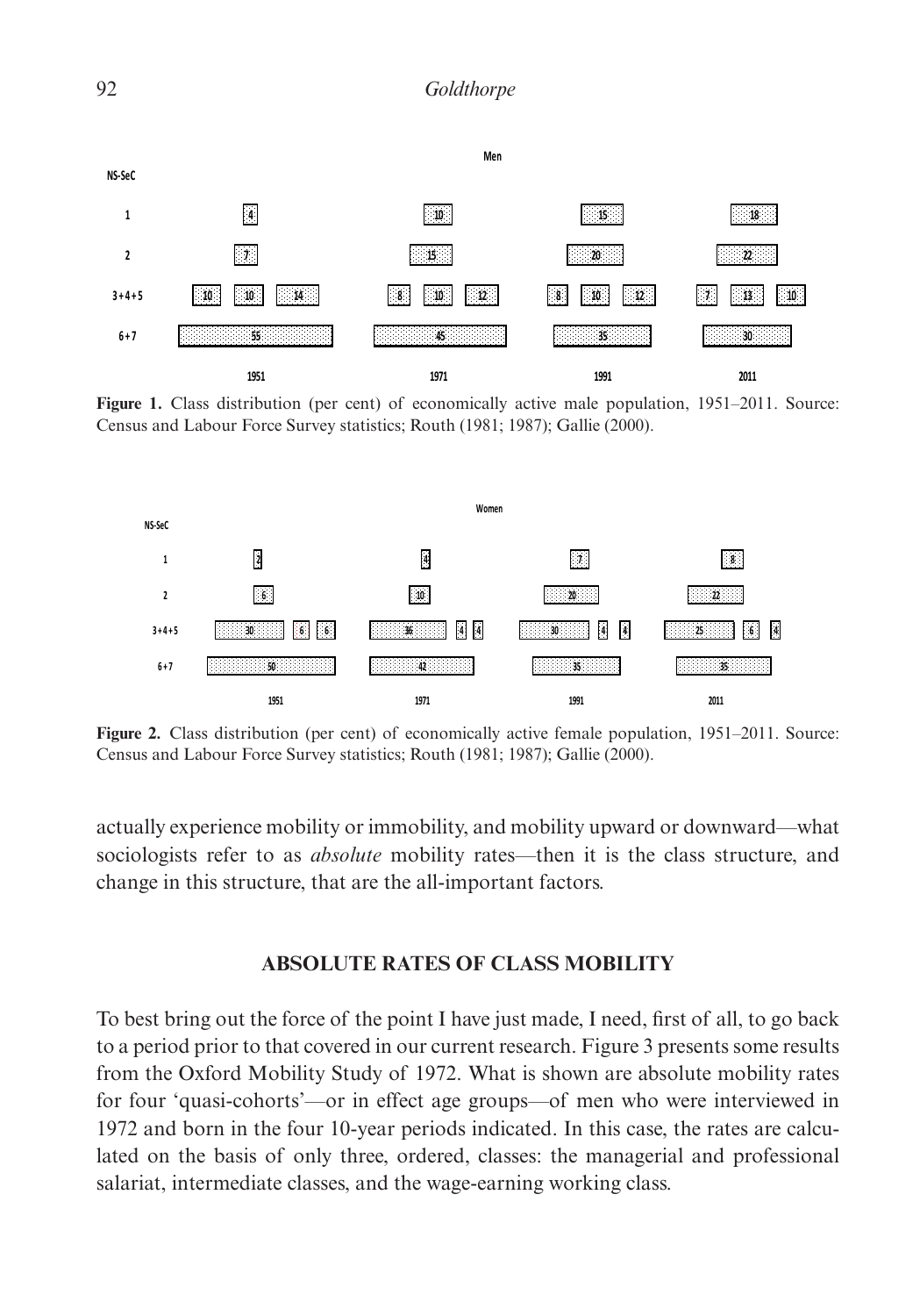

a Rates based on men's class positions in 1972.

b Rate adjusted to allow for young age in 1972-i.e. between age 25 and 34-on the basis of life-course changes in the class positions of men in the 1928-37 cohort.

**Figure 3.** Total mobility rate and upward and downward components, men born 1908–47, interviewed in 1972. Source: Goldthorpe (1987).

The total mobility rate, as plotted in Figure 3, is simply the percentage of men who, in 1972, were found in a different class from that of their father. As can be seen, this rate is remarkably stable among the men covered, at around 50 per cent. However, when the total rate is divided into its upward mobility component and its downward mobility component, a clear pattern of change is evident. Upward mobility steadily increases among men born later, while downward mobility decreases. In this sense, each 'generation' fared better in its experience of class mobility than did its predecessor.

These trends can then be directly related to the steady 'upgrading' of the class structure that is shown in Figure 1: that is, to the rise of the salariat—creating ever more 'room at the top'—and the corresponding decline of the working class. It was this evolution of the class structure that created, in the middle decades of the last century, what has been aptly called the 'Golden Age' of social mobility, when social ascent clearly predominated over social descent. The key driving forces at work were, on the one hand, the growing demand for managerial and professional personnel in corporate business, central and local government, and the welfare state; and, on the other hand, the falling demand for manual workers, especially in the extractive and manufacturing industries, resulting from technological advance and changing patterns of international trade. And what may in contrast be noted, since it will be of relevance later, is the very limited part that was played by education—if only because among those cohorts who chiefly benefited from the Golden Age, education was still 'thin on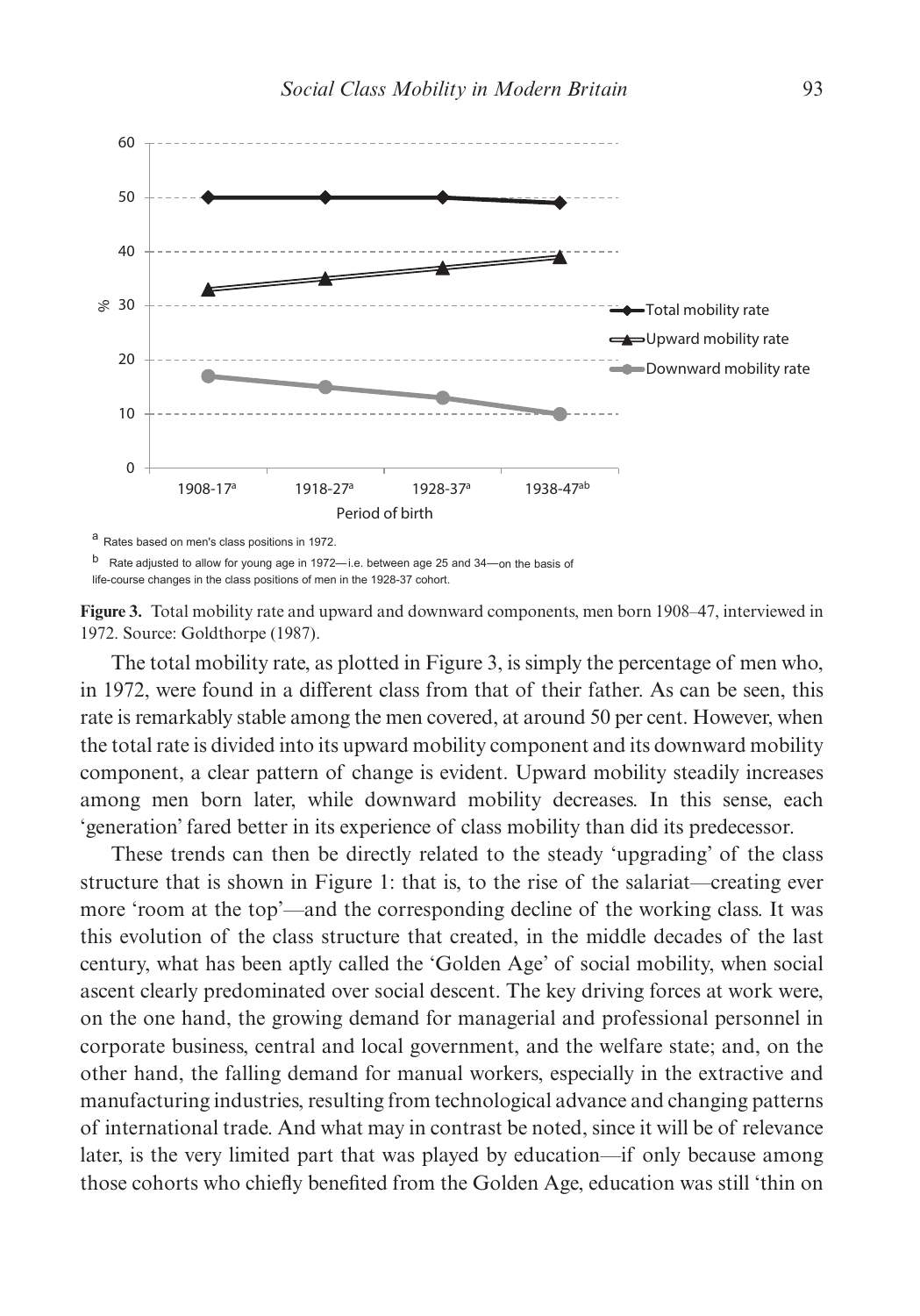



a Upward and downward rates do not sum to the total rate. Excluded is mobility among Classes 3, 4, and 5 which is treated as 'horizontal' mobility.

**Figure 4.** Total mobility rate and upward and downward components, men born in 1946, 1958, 1970 and 1980–84 at age 27 and (three earlier cohorts) age 38.<sup>a</sup> Source: Bukodi *et al.* (2015).

the ground'. Secondary education was far from universal and tertiary education restricted to a very small minority (Halsey 2000; Smith 2000). One rather striking illustration of this point is provided by a more detailed finding from the 1972 mobility study: among men in managerial positions at that date, almost a half had no formal educational qualifications at all (Goldthorpe 1982: Table 2).

We can now turn to comparable findings from our current research (see further Bukodi *et al.* 2015; 2016). In Figure 4 are shown, in the same format as in Figure 3, total mobility rates and their upward and downward components for men in four true—birth cohorts of 1946, 1958, 1970, and 1980–4 as determined at age 27 and, for the three earlier cohorts, also at age 38.2

It can be seen that the total mobility rate is higher than in Figure 3, at almost 80 per cent. But this is simply because we are here using the seven-class NS-SEC, as in Table 1, as the basis of our analyses rather than a three-class schema: there are just

<sup>2</sup>The first three of these cohorts are the first three in the now well-established series of British birth cohort studies (see further Pearson 2016), on the datasets of which we draw: i.e. the 1946 MRC National Survey of Health and Development, the 1958 National Child Development Study, and the 1970 British Birth Cohort Study. The 1980–4 cohort is one that we have ourselves constructed on the basis of data from the first wave of the UK Household Longitudinal Study ('Understanding Society') carried out between 2009 and 2011.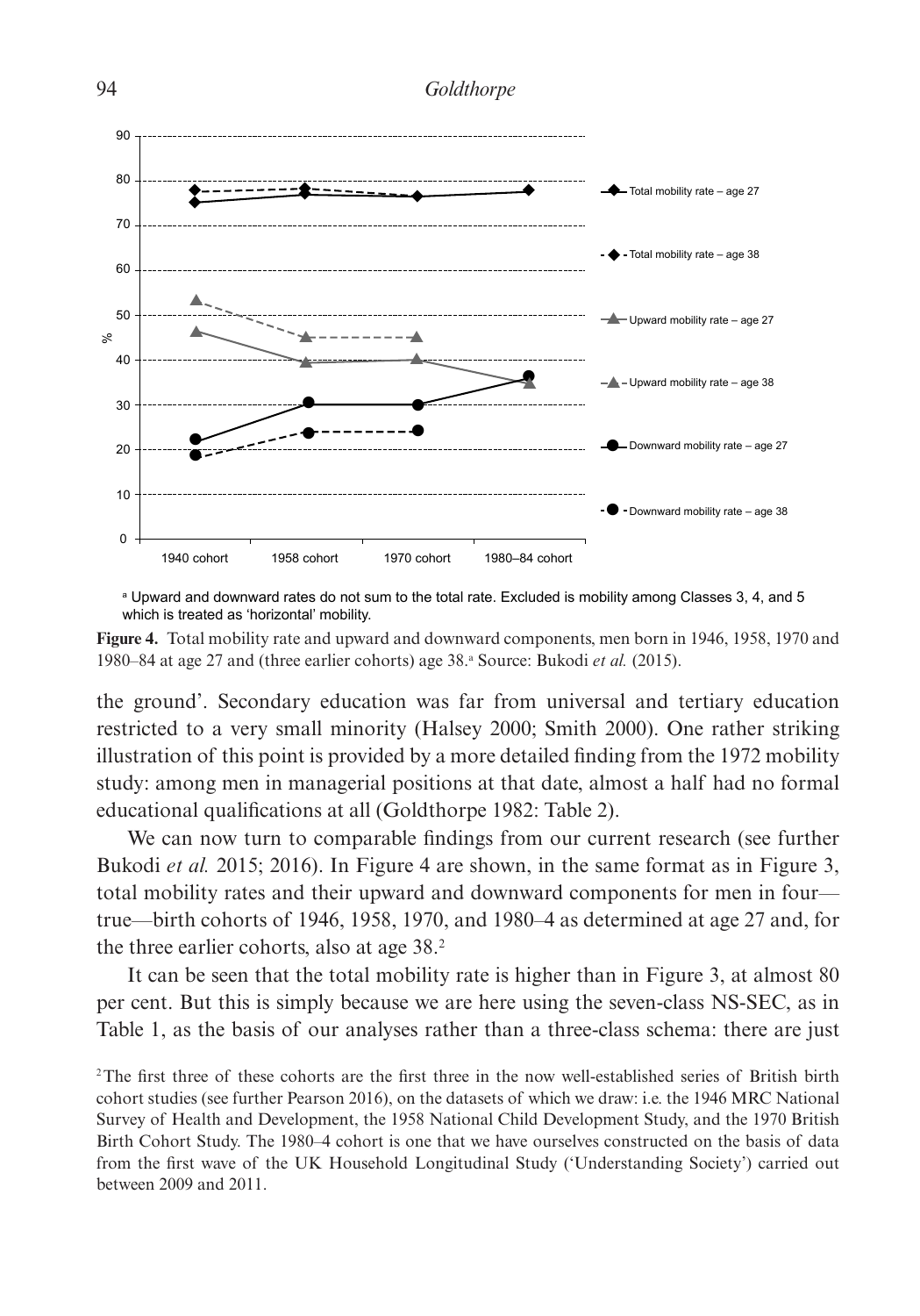

 $^{\rm a}$  Upward and downward rates do not sum to the total rate. Excluded is mobility among Classes 3, 4, and 5 which is treated as 'horizontal' mobility.

**Figure 5.** Total mobility rate and upward and downward components, women born in 1946, 1958, 1970, and 1980–84 at age 27 and (three earlier cohorts) age 38.ª Source: Bukodi *et al.* (2015).

more classes to move between. The important points are these. First, the total rate is, as before, essentially stable. But, second, there is now *a reversal in trend* in the upward and downward components of the total rate. Over these cohorts, it is the upward component that is tending to decrease, and the downward component to increase.

In Figure 5 we show corresponding results for women. The total mobility rate does in this case tend slightly to rise, from a little below to a little above 80 per cent, for reasons that will subsequently emerge. However, its upward and downward components still move in much the same way as with men.

What this means, then, is that a situation is emerging that is quite new in modern British history, and one that could have far-reaching sociopolitical consequences. *There is no decline in mobility overall,* contrary to what politicians and the commentariat so often tell us.<sup>3</sup> But what *is* happening, and what has been largely overlooked, is

<sup>&</sup>lt;sup>3</sup>The notion of social mobility in decline was one that gained wide acceptance, in favourable political circumstances, following an analysis of intergenerational *income* mobility, based on the 1958 and 1970 cohorts, made by a group of economists (Blanden *et al.* 2004). However, subsequent research on income mobility (Nicoletti & Ermisch 2007) covering a longer period is more consistent with the idea of little change, and the question of the relationship between the earlier findings and those onclass mobility has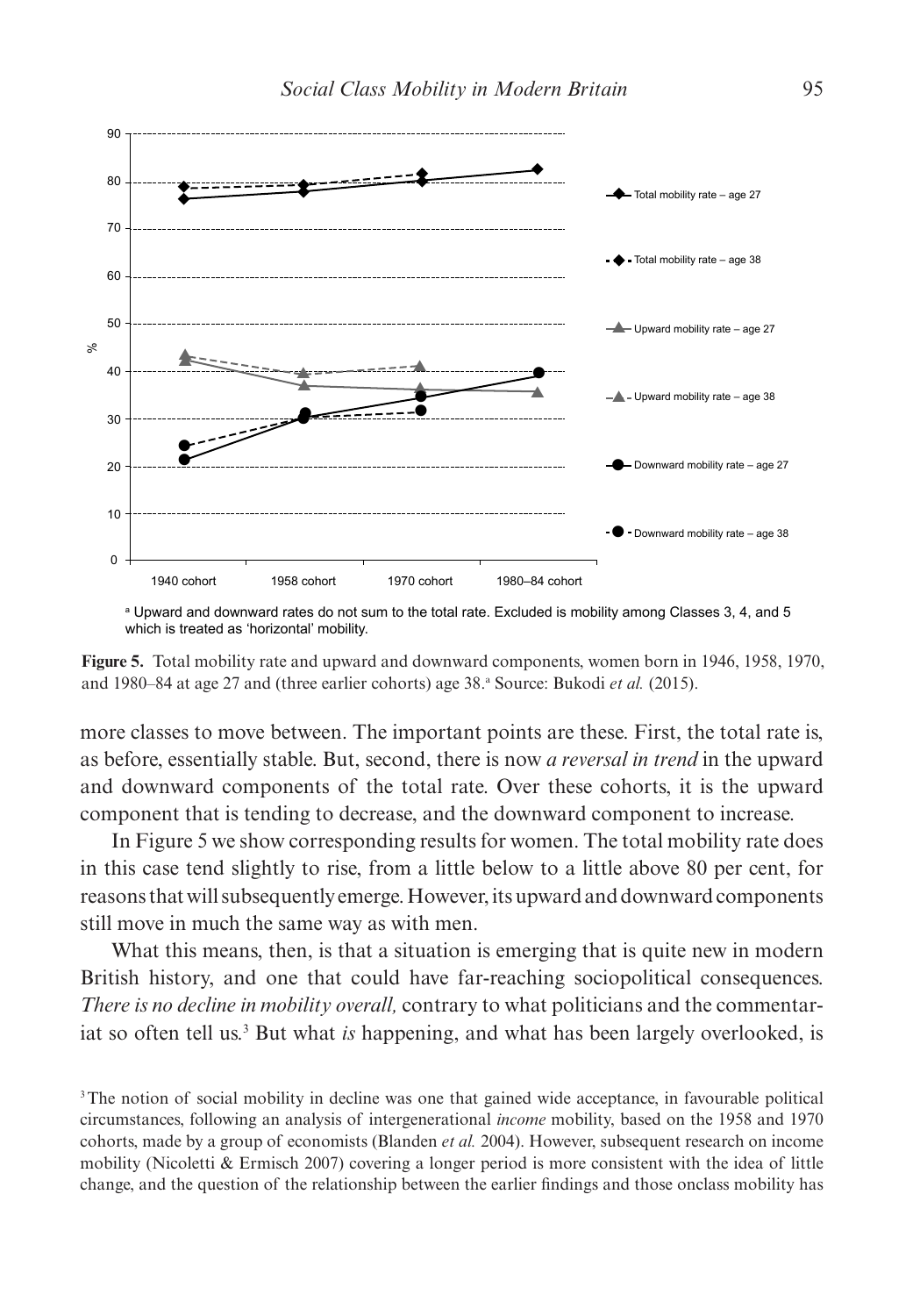that younger generations of men and women now face less favourable mobility prospects than did their parents—or their grandparents: that is, are less likely to experience upward mobility and more likely to experience downward mobility.

How has this situation come about? The answer is that it represents the 'dark side' of the class structural change that created the previous Golden Age of social mobility. As a result of the expansion of the salariat in the last century, increasing numbers of individuals are now *starting out in life* from more advantaged class positions. Consistent with the general direction of change in the shape of the class structure as shown in Figures 1 and 2, we find that between our 1946 and 1980–4 cohorts the proportion of men and women originating in Classes 1 and 2 tripled, while the proportion originating in Classes 6 and 7 halved (Bukodi *et al.* 2015: Table 1). Thus, the numbers of those 'at risk' of downward mobility are steadily rising, and the numbers 'at risk' of upward mobility are steadily falling. And what lies behind the graphs of Figures 4 and 5 is *this structurally induced change in numbers at risk* rather than any changes in the relative chances of upward or downward mobility of individuals of different class origins.

Indeed, what I now want to go on to show is that relative mobility chances—or, that is, *relative* as opposed to absolute rates of class mobility—are characterised, just like the total mobility rate, by a large degree of constancy over time.

#### **RELATIVE RATES OF CLASS MOBILITY**

What relative rates of social mobility aim to capture are the chances of individuals of different classes of origin being found in different classes of destination *when all effects of class structural change are discounted*. Another way of putting this would be to say that relative rates are concerned with the *net* association—the inherent 'stickiness'—that exists between the class positions of children and their parents.

In mobility research, this net association is measured by what are known as odds ratios. Suppose we have a society with only two classes, *a* and *b*, and that we construct a fourfold mobility table in which individuals are cross-classified according to their class of origin and class of destination. The odds ratio that we can calculate is then:

$$
\frac{F_{aa} / F_{ab}}{F_{ba} / F_{bb}}
$$

where *F* stands for frequency.

become a matter of rather complex debate (see Erikson & Goldthorpe 2010; Blanden *et al.* 2013; Goldthorpe 2013).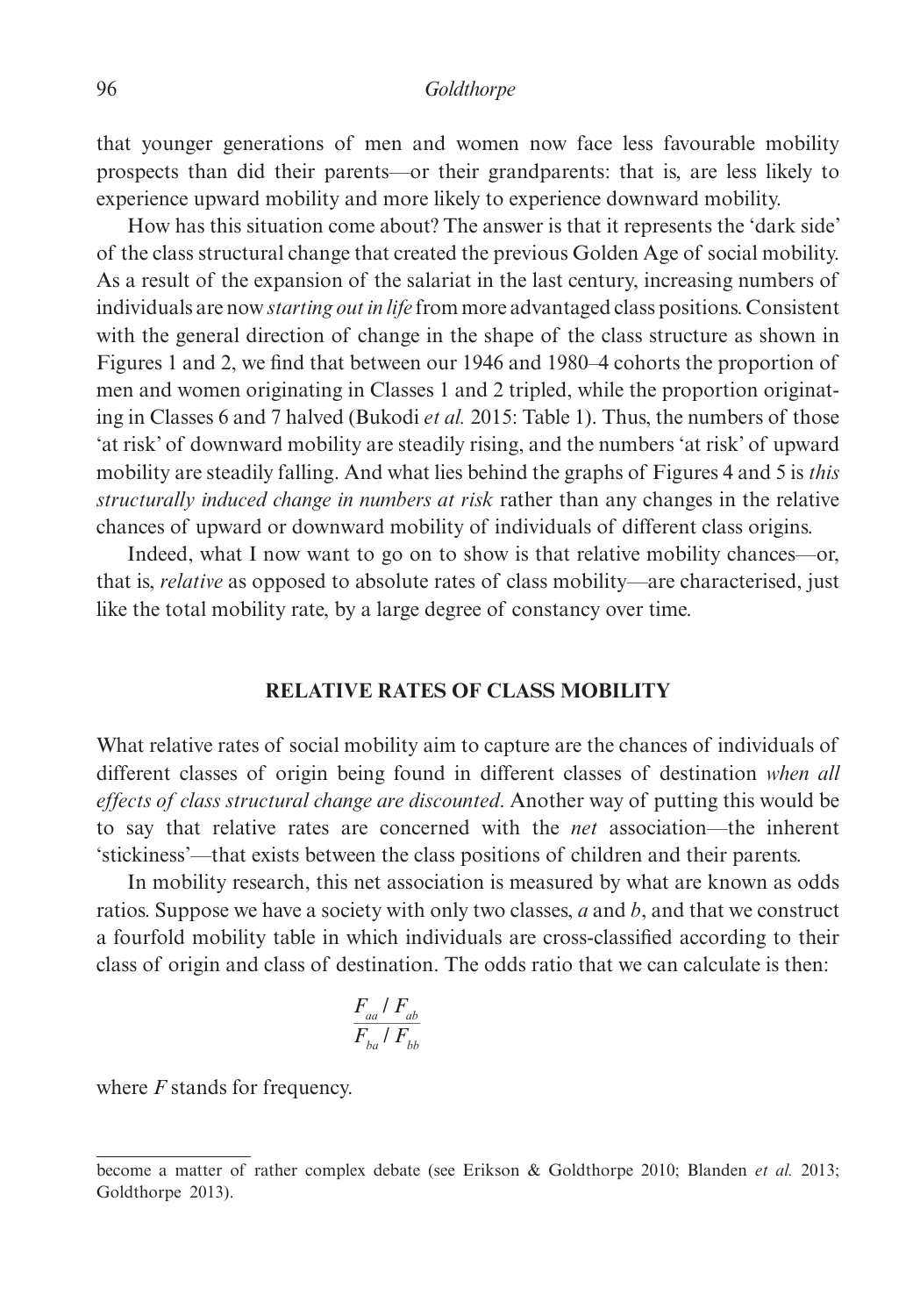What this odds ratio tells us is the chance of an individual originating in class *a* being found in class *a* rather than in class *b* ( $F_{aa}/F_{ab}$ ) *relative to* the chance of an individual originating in class *b* being found in class *a* rather than in class *b* ( $F<sub>b</sub>$  /  $F<sub>b</sub>$ ). If the odds ratio works out at 1, this means that these chances are equal, and that there is *no association* between class origin and destination. But as the odds ratio rises above 1, the more unequal are the relative chances, and the stronger the association between class of origin and of destination.4

Odds ratios are a valuable statistic in mobility research in 'netting out' the effects of structural change.<sup>5</sup> But a problem does arise. With just two classes in the analysis, there is, as shown above, only one odds ratio to be calculated. However, as the number of classes to be considered increases, so too does the number of odds ratios involved, and at a rapid rate. There is one odds ratio for every possible pair of origin classes taken together with every possible pair of destination classes. Thus, when mobility is analysed on the basis of the seven NS-SEC classes, there are in all  $(7 \times 6)$  / 2 origin classes to be taken together with  $(7 \times 6)$  / 2 destination classes or, in all,  $21^2 = 441$  odds ratios that could be calculated.

In this case, then, in treating relative mobility rates via odds ratios, we have to resort to statistical models: that is, to models that make statements about what is happening to odds ratios, which statements can then be tested against the empirical data. In our analyses, we rely primarily on two such models.

The first model is known as the constant social fluidity, or CSF, model. What this says is that across the mobility tables for our birth cohorts—i.e. sevenfold tables based on NS-SEC—*all corresponding odds ratios are the same from one cohort to another*. In other words, the net association—the inherent stickiness—between the class positions of children and their parents is unchanging or, put the other way around, the degree of social fluidity within the class structure is at a constant level.

The second model is known as the uniform difference, or UNIDIFF, model. What this says is that, from cohort to cohort, the odds ratios underlying our mobility tables *all change by some common multiplicative factor*—the parameter for which is labelled as  $\beta$ . If  $\beta$  is set at 1 for a particular cohort and then moves below 1 for the next cohort, this means that all odds ratios are decreasing—i.e. the association between class

<sup>4</sup> It would of course be mathematically possible for an odds ratio to fall below 1, but this would be rather unlikely in any actual society, except perhaps in one in the throes of revolution, since it would imply a *negative* association between class of origin and of destination.

<sup>5</sup>They can do this because they provide what is known as a 'margin-insensitive' measure of association. Thus, with a series of mobility tables in which individuals are cross-classified by class of origin and of destination, odds ratios will be unaffected by any changes in the distributions of class origins and destinations, as shown in the table 'margins'.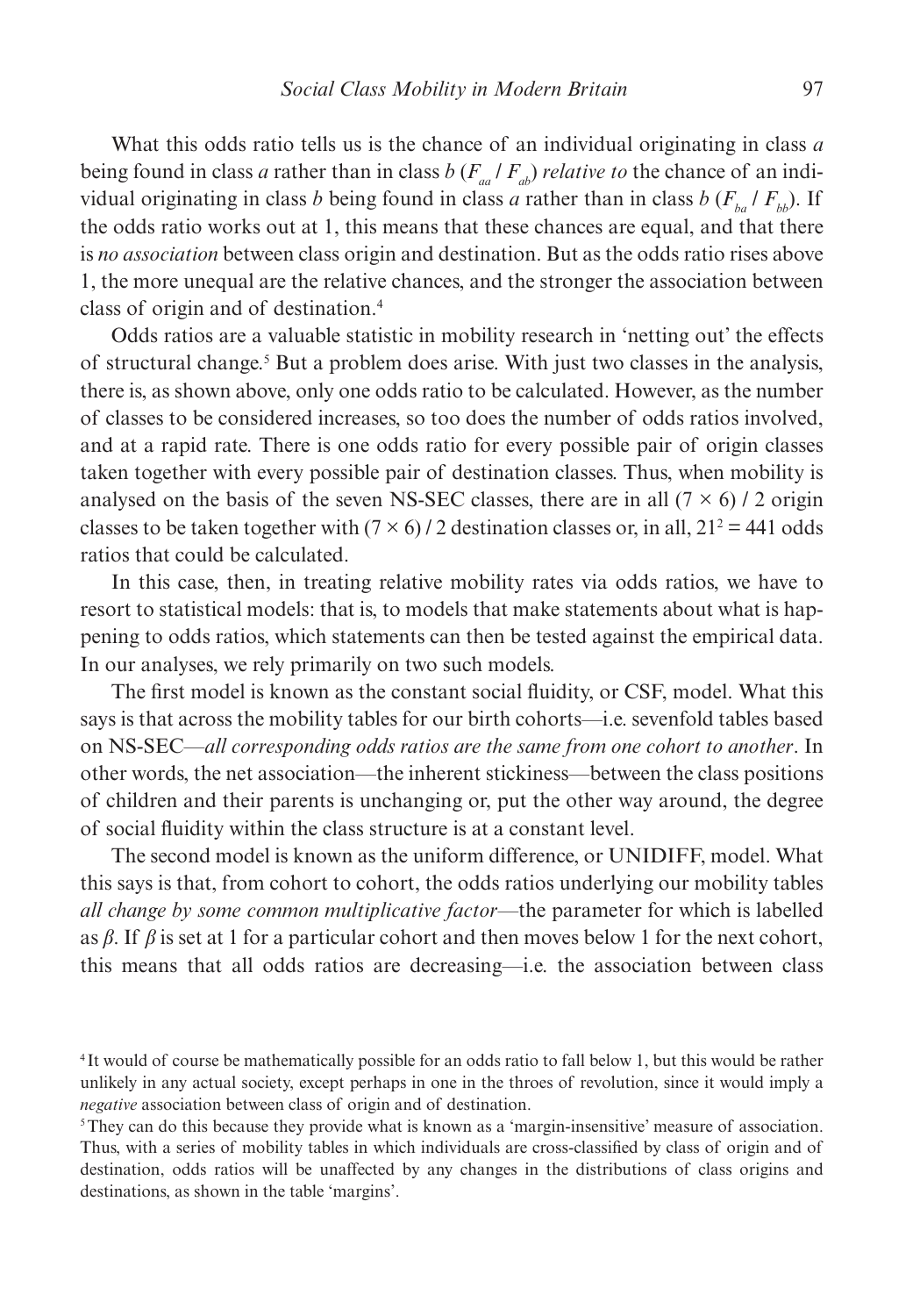origins and destinations is weakening and social fluidity is rising. If  $\beta$  moves above 1, the reverse is the case.6

How, then, do these two models fare when we set them against our data? I focus here on results for the first three of our cohorts, where we can take class destinations at age 38. By this age we know that individuals' class positions become relatively stable (Bukodi & Goldthorpe 2009; 2011).

With men, the CSF model fits the data quite well, and the UNIDIFF model makes no significant improvement on it. In Figure 6, on the left-hand side, a plot is given of the  $\beta$  parameters under the UNIDIFF model. It can be seen that  $\beta$  rises very slightly as between the 1946 and 1958 cohorts and then falls between the 1958 and 1970 cohorts. What is, however, more important is that the 95 per cent confidence intervals around the point estimates overlap a good deal, and this is why the CSF model is preferred. The hypothesis that it embodies of no change in fluidity cannot be safely rejected.

With women, the CSF model again gives an acceptable fit to the data by conventional standards but, in this case, UNIDIFF does provide a significant improvement. The plot of the  $\beta$  parameters on the right-hand side of Figure 6 shows that these fall across the cohorts, and there is no overlap in the confidence intervals around the point



Figure 6.  $\beta$  parameters under the UNIDIFF (uniform difference) model (with 95% confidence intervals) for 1946, 1958, and 1970 cohorts, men and women at age 38. Source: Bukodi *et al.* (2015).

6 Technically, the CSF model is a log–linear model and the UNIDIFF model a log–multiplicative model. Formal statements of both models, as applied to our mobility tables, can be found in Bukodi *et al.* (2015: 14–15). For a general review of the statistical modelling of mobility tables, see Breen (2004).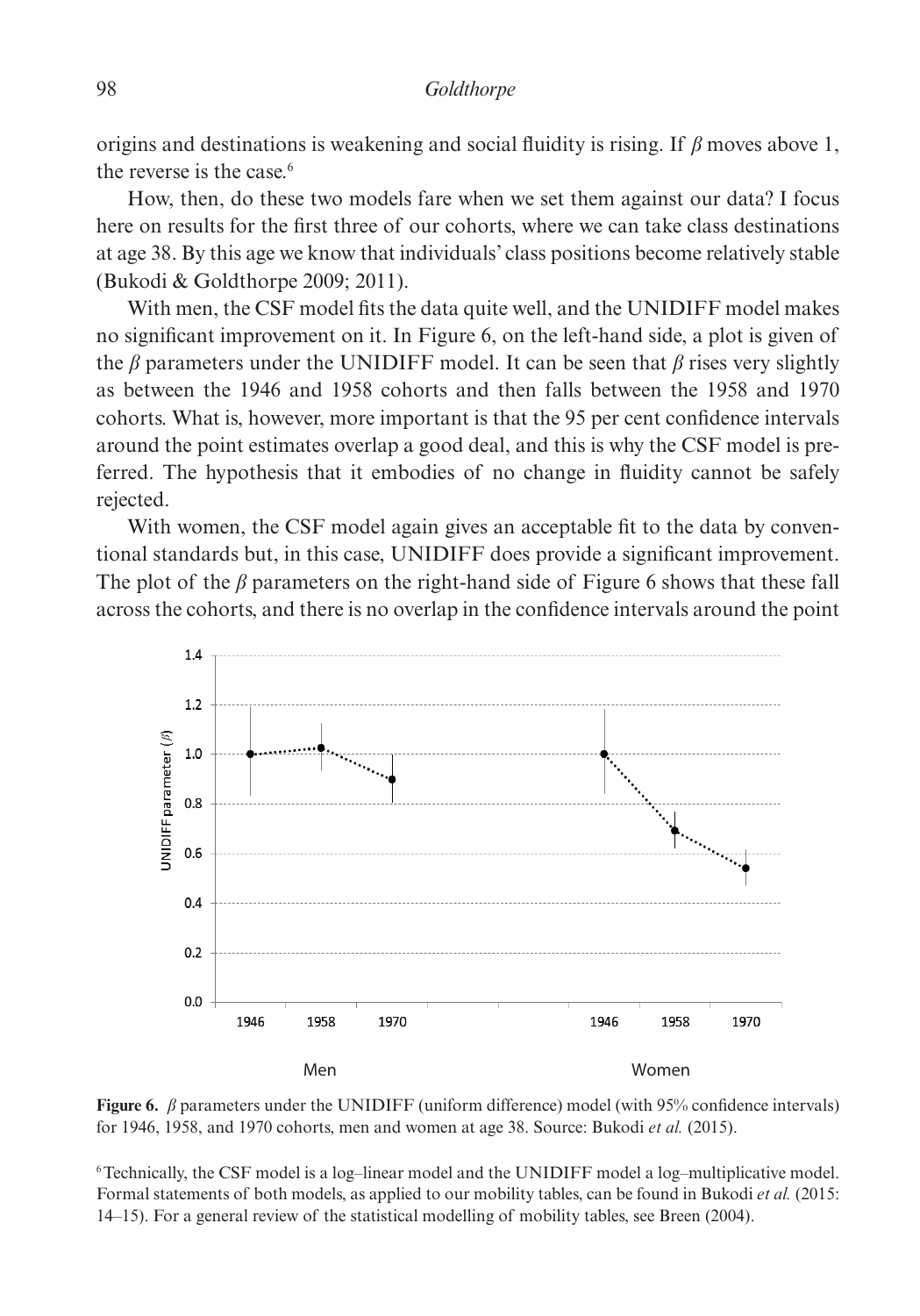estimates. In other words, among women, the association between their class origins and class destinations can be taken as weakening; social fluidity is increasing.7 And it is this that accounts for the increase in the total mobility rate among women that was shown in Figure 5.

The gender difference that is revealed here is of obvious interest, and we have explored it in some detail (Bukodi *et al.* 2016). Two main findings emerge. First, it turns out that the increase in fluidity among women is not general. It is in fact confined to those women *who at some point have worked part-time*. Among women who have worked only full-time, and even if with one or more periods of absence from the labour market, we get the same result as for men: the CSF model is preferred. Second, women who have worked part-time would appear to be in some degree self-selected. They do not differ from women who have worked only full-time in their class origins, nor, in any consistent way, in their educational level. But they do differ in being more likely to take up low-grade jobs when they first enter the labour market—often ones in Classes 6 and 7—and even if they are not at that point working part-time.

Now these findings regarding the sources of increased fluidity among women are, I believe, of some larger consequence, and I shall come back to them. But, this rather special case apart, the most notable outcome of our analyses of relative rates of class mobility is the degree of constancy that is revealed. It should in this connection be said that the results we obtain are not in fact all that surprising. They are much in line with—and serve therefore primarily to update—those of a good deal of earlier research that has likewise indicated little change in levels of social fluidity within the class structure, and indeed over a historical period that extends back to comprise the Golden Age of mobility (Goldthorpe 1987; Goldthorpe & Mills 2004; 2008; Paterson & Ianelli 2007). The point is thus underlined that the Golden Age should be seen not as the consequence of Britain becoming in any sense a more 'open' society but, in just the same way as its less benign present-day sequel, as being the outcome of class structural change.

There is, though, one further respect in which our analyses of relative rates do make an advance. In using NS-SEC as the basis of these analyses, we are able, while confirming the long-term stability of these rates, also to arrive at more reliable estimates than were previously possible of the *degree* of the inequalities in mobility chances that are entailed (see further Bukodi *et al.* 2015: 17–19).

If, for example, we take together Classes 1 and 2, the salariat (*s*), and Classes 6 and 7, the wage-earning working class (*w*), and on this basis consider the odds ratio:

<sup>7</sup>Full details of the statistics of fit of both models in their application to cohort mobility tables for men and women are given in in Bukodi *et al.* (2015: Tables III and IV).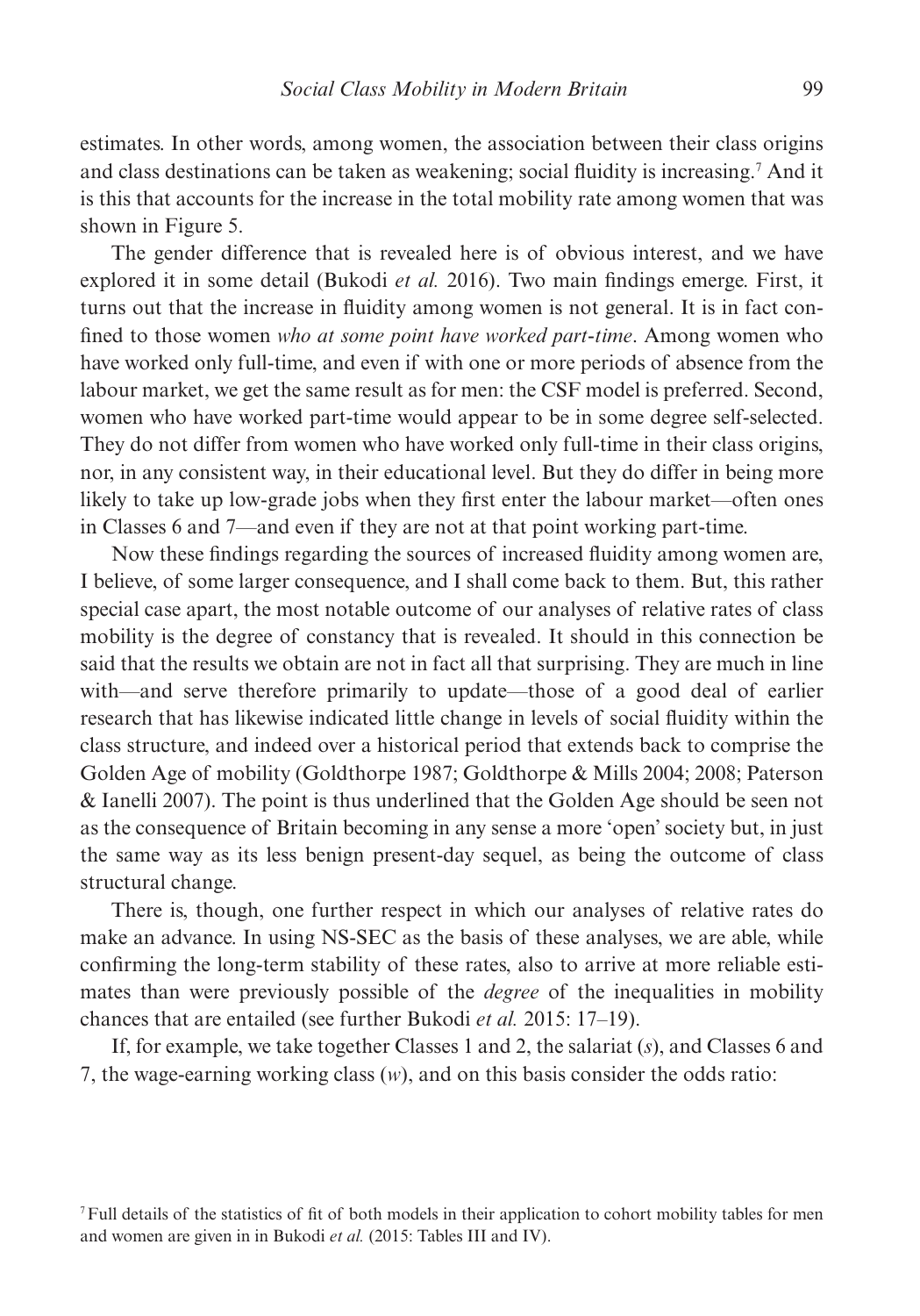$$
\frac{F_{ss} / F_{sw}}{F_{ws} / F_{ww}}
$$

what we find is that, for men, this works out for each cohort alike at approximately 6. That is to say, over the period we study, the chances of men born into the salariat ending up in the salariat rather than in the working class are around six times greater than the chances of men born in the working class ending up in the salariat rather than in the working class. For women, the odds ratio is declining somewhat, with the increase in fluidity that we have shown, but still averages across the cohorts at around 5. I can only regard these inequalities as unacceptably extreme, and what may further be noted is that they appear greater than the analogous inequalities that show up if mobility is treated on the basis of income (see, e.g., Erikson & Goldthorpe 2010: Table IV; Goldthorpe 2013: Table 1). In other words, taking class as the context of mobility allows for a fuller understanding of the extent of the intergenerational transmission of economic advantage and disadvantage.8

To sum up so far, our research reveals a high degree of constancy in relative rates of class mobility, just as was found in the total absolute rate (albeit with a striking reversal of trend in its upward and downward components). It is therefore again important to say that there has in no way been a decline in mobility. But neither, one might equally well say, is there evidence of any increase, at least of a general and significant kind. And viewing our results in this latter perspective serves to bring into rather sharp focus the further question of interest to us—that of the role of education in social mobility. It is widely believed, and especially in political circles, that education plays a quite crucial part in social mobility processes. Successive governments, committed to increasing mobility, have regarded educational policy as the essential means to this end. But how does this view square with fact that the stability in mobility rates that we can demonstrate extends over a historical period in which educational expansion and reform have been more or less continuous—from the Butler Act of 1944, introducing free secondary education for all, through the shift from selective to comprehensive secondary education, to the rapid expansion of tertiary education in the 1960s and again in the 1990s?

Education is, without doubt, a major factor in determining *who* is mobile or immobile—which individuals. But it in no way follows automatically from this that

<sup>8</sup> If we consider the odds ratio involving only Class 1, the higher stratum of the managerial and professional salariat, and Class 7, the lower stratum of the working class, then, as might be expected, a still greater degree of inequality is evident. Although the smaller numbers involved reduce the reliability of estimates, the odds ratio for men is in this case best placed at around 20 and for women at between 20 and 15, though again with a declining tendency. A statistical model of how such inequalities in relative mobility chances are actually generated in the context of the class structure is provided in Bukodi *et al.* (forthcoming).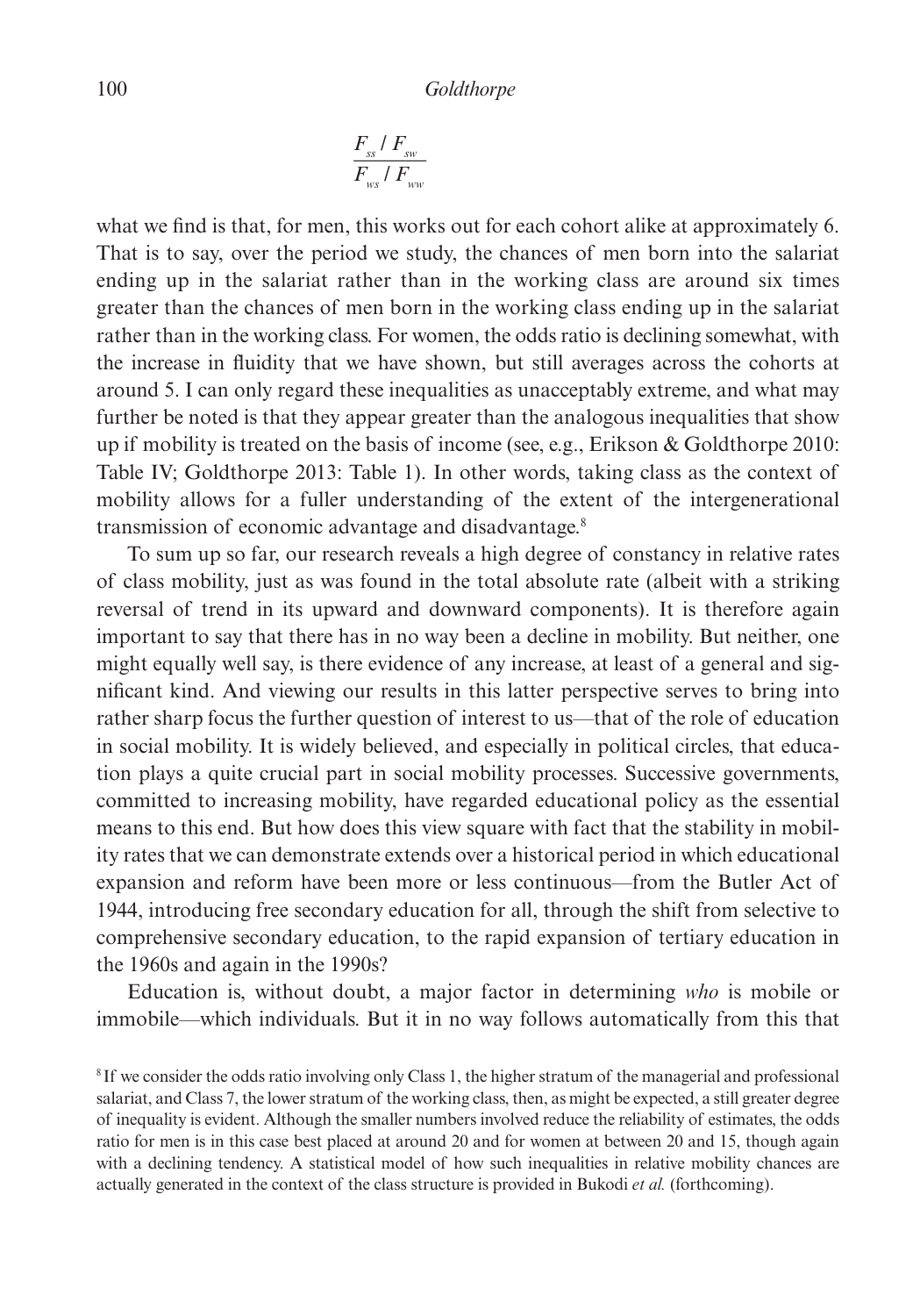education will be of similar importance in determining the total amount of mobility at the societal level. So why is education believed to be so crucial in this latter respect, and how well founded is this belief?

## **THE ROLE OF EDUCATION IN SOCIAL MOBILITY**

Sociologists tend to discuss the role of education in social mobility in terms of what is called the 'OED triangle': that is, the triangle of associations between origins, education, and destinations. Figure 7 shows one version of the triangle that expresses what might be called the 'liberal' view that education is key to social mobility.

According to this view, educational expansion and reform create a greater equality of educational opportunity and attainment, and thus weaken the origin–education (OE) association. At the same time, the pressures of economic efficiency and technological advance make for more 'meritocratic' selection in labour markets: that is, selection based on formal educational qualifications—thus strengthening the education–destination (ED) association. In turn, the 'direct' OD association, that which is not mediated via education, weakens, and so too then does the overall OD association. In other words, relative rates of mobility become more equal and social fluidity increases.

But how far has this scenario been realised in the British case? Figure 8 shows another version of the OED triangle that reflects the most frequent findings of previous research where social origins and destinations are treated in terms of class.



**social fluidity increases** 

**Figure 7.** The OED (origins, education, and destinations) triangle: the liberal view.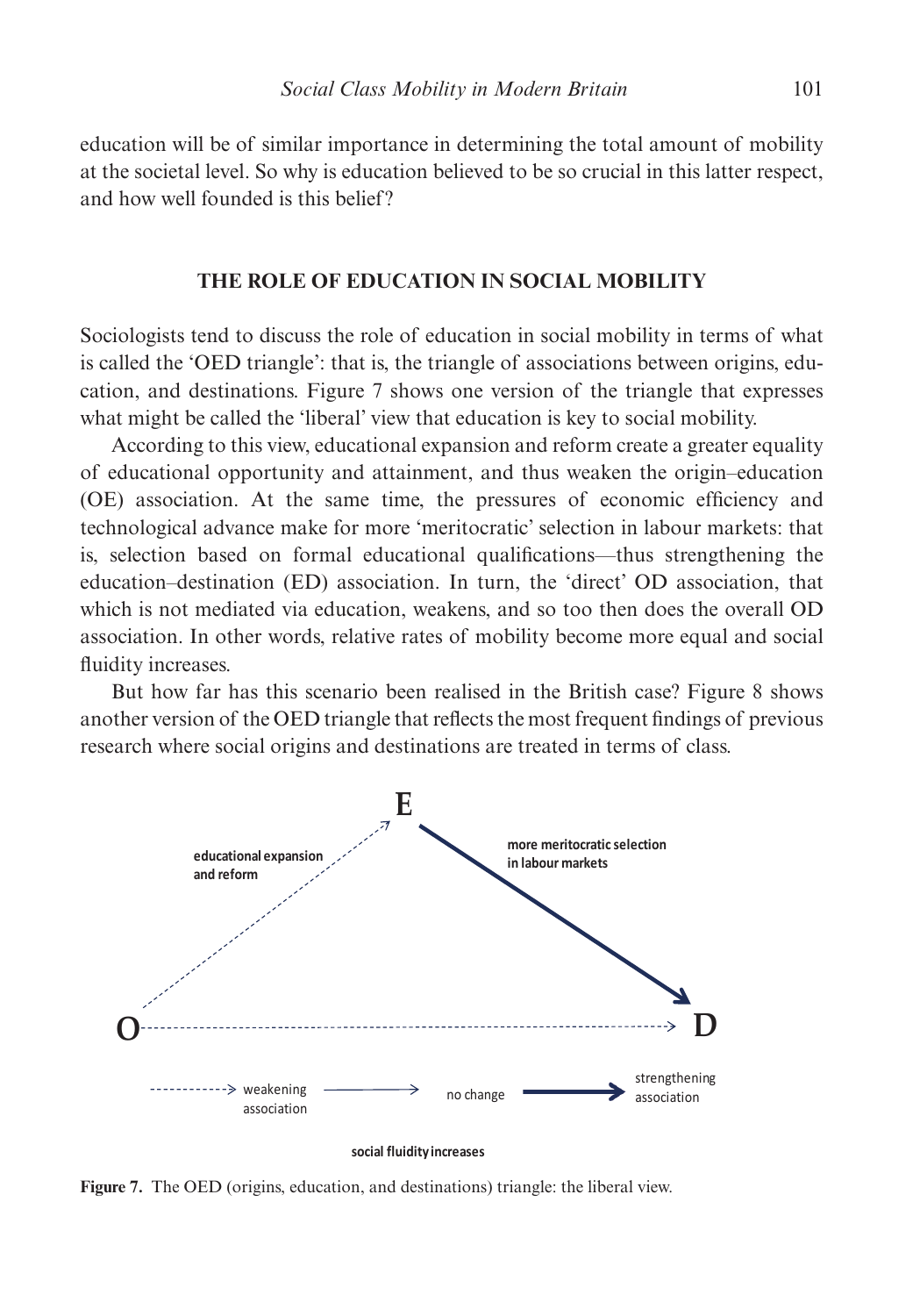

**Figure 8.** The OED (origins, education, and destinations) triangle: typical results from class mobility research.

Most, though not all, investigators do find that inequalities in educational attainment related to class origins have narrowed, even if only slightly and mainly at lower educational levels (see, e.g., Jonsson & Mills 1993; Breen *et al.* 2009; 2010). So, in this regard a degree of support for the liberal view exists: the OE association would appear to weaken somewhat. But at the same time it has been quite regularly found that the ED association does not strengthen but in fact *tends also to weaken* (Goldthorpe & Mills 2004; Jackson *et al.* 2005; Goldthorpe & Jackson 2008). This can be attributed to the increasing supply of the higher educated outstripping demand, and also perhaps to employers, in a context of 'credentials inflation' increasingly applying a range of other selection criteria. At all events, the graduate job would now appear to be a fast-fading concept; and a situation of over-qualification at the graduate level in turn results in the 'bumping down' of the labour-market value of all lower-level qualifications.

These results are then problematic in their implications, and especially as there is no evidence of any change in the direct OD association (Vandecasteele 2016; cf. also Gugushvili *et al.* 2016). What is suggested is that any equalisation in educational attainment that may have been obtained in relation to class origins is being offset by a decline in the 'class returns' that education brings.<sup>9</sup>

To try to throw more light on this matter, we have reconsidered the way in which education is conceptualised and measured in mobility research. Usually, education is

<sup>9</sup>The finding of declining class returns to education is by no means restricted to Britain. It is widely reported in studies made across modern post-industrial societies (see, e.g., Breen & Luijkx 2004: 390–5).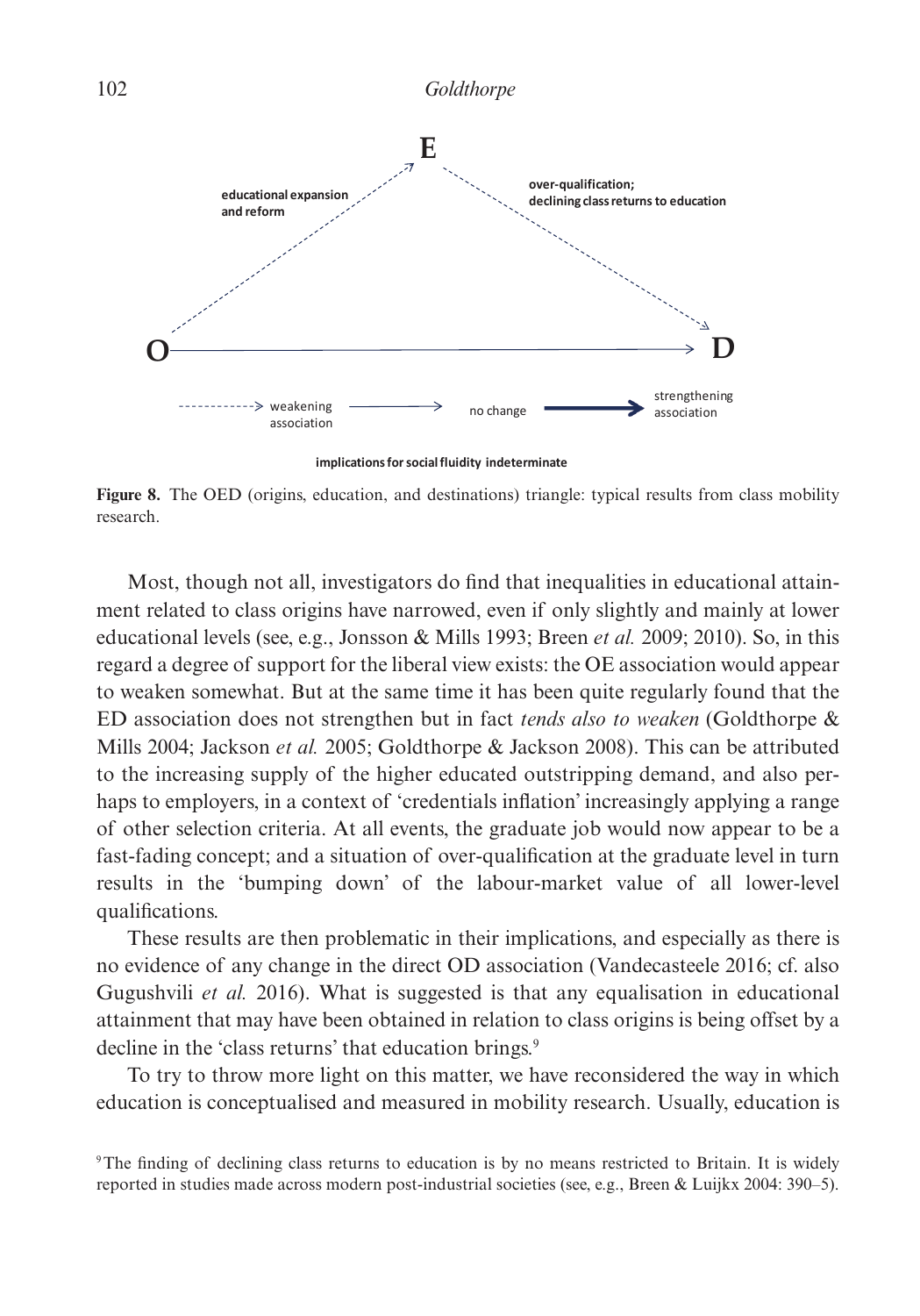treated in what might be called absolute terms, and is measured according to years of education completed or highest level of qualification achieved. However, if education is to be regarded primarily as an investment good, in regard to the labour market, rather than as simply a consumption good, it would seem more appropriate to treat education as being also a *positional* good (Hirsch 1977), and to measure it, therefore, in relative terms. On this view, what matters is not just how much education an individual has but how much *relative to others—*and especially relative to those others who will be most direct competitors in the labour market.

Across the birth cohorts we study, we have therefore measured educational qualifications by two kinds of scale: by an absolute scale in which formally similar qualifications are placed at the same level for members of each cohort alike; but also by a relative scale in which how qualifications are scored depends on the distribution of qualifications within a particular cohort. So, for example, with our relative scale, A-levels in the 1946 cohort count for more than do A-levels in the 1970 cohort, within which far more individuals hold them (for further details, see Bukodi & Goldthorpe 2016).

The findings we obtain, so far only for men, are as follows. Figure 9 relates to the association between class origins and educational attainment or, that is, to the OE side of the OED triangle. It shows changes in this association across our cohorts again as measured by the  $\beta$  parameter under a form of the UNIDIFF model. It can be seen that with our absolute scale of education we find, just as others have done, some weakening in the OE association or, that is, a reduced effect of class origins on educational attainment. But with our relative scale, although the  $\beta$  point estimates do fall slightly, the large overlap of the confidence intervals around these points means that 'no change' is the safest conclusion.

Figure 10, with the same format as Figure 9, then relates to the association between education and class destinations or, that is, to the ED side of the OED triangle. Again with the absolute scale of education, we find, like others, a weakening association or, in other words, declining class returns to education. But with the relative scale we again have a different outcome: one indicating no clear trend of change—only what would appear to be trendless fluctuation, reflecting, one might think, varying labour-market conditions.

If, then, we take our results when using what seems to us, for the analyses in question, to be the more appropriate, relative educational scale, another empirically grounded version of the OED triangle is suggested, as is shown in Figure 11. In this case, there is no change, or at least no directional change, on *any* of the three sides of the triangle, nor then in the overall OD association—in line, that is, with our finding of an essential constancy in relative rates. What might be called 'the endogenous mobility regime' appears essentially stable over time.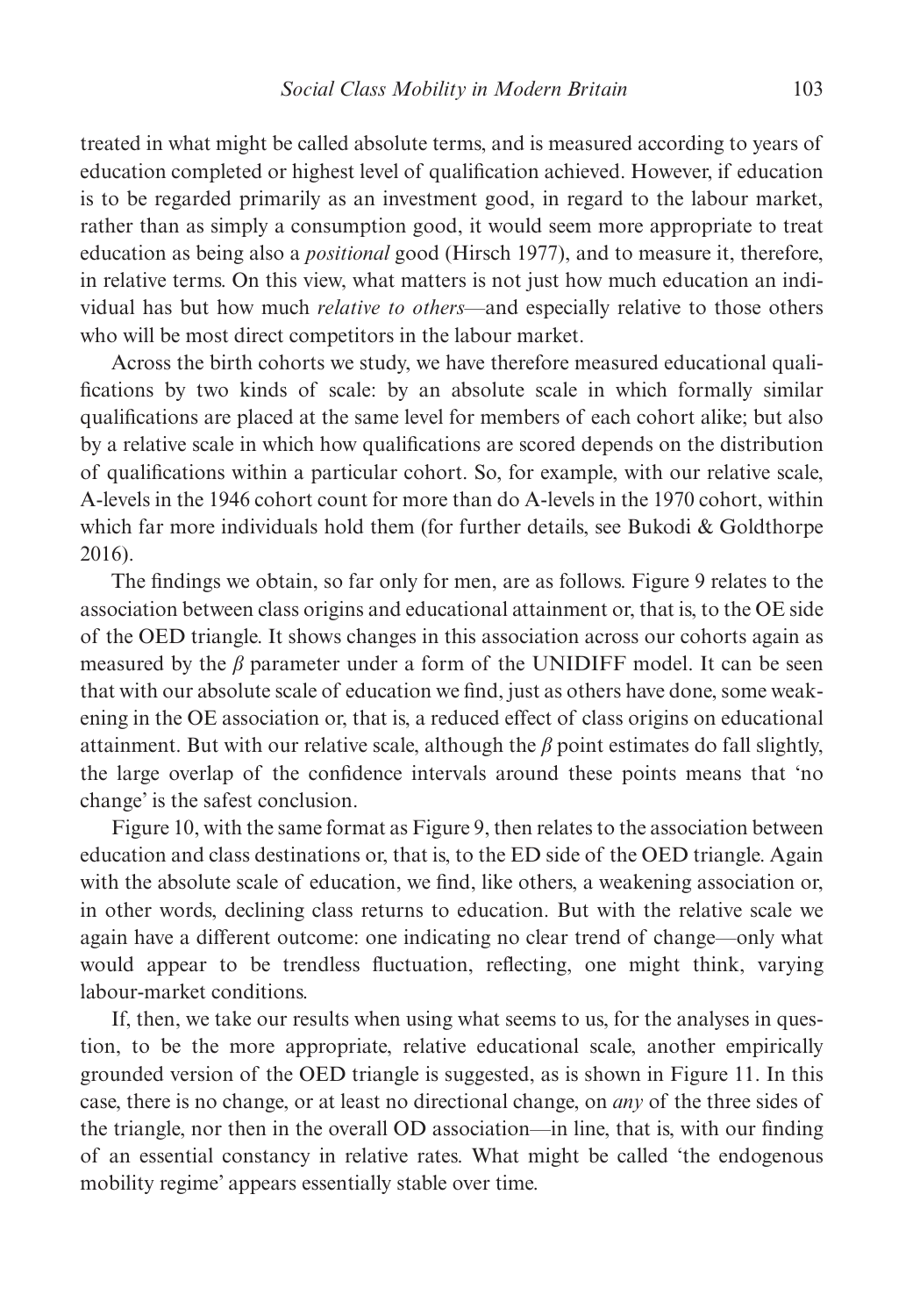## 104 *Goldthorpe*



**Figure** *1* Figure 2.2 (Figure Collection of the Collection of the Collection measured on absolute and relative scales, men, *β* parameters. Source: Bukodi & Goldthorpe (2016). scales, men, β parameters, men, β parameters, men, β parameters, men,  $\frac{1}{2}$ **Figure 9.** The OE (origin–education) association over three cohorts with education measured on absolute



**Figure 10.** The ED (education–destination) association over three cohorts with education measured on absolute and relative scales, men, *b* parameters. Source: Bukodi & Goldthorpe (2016).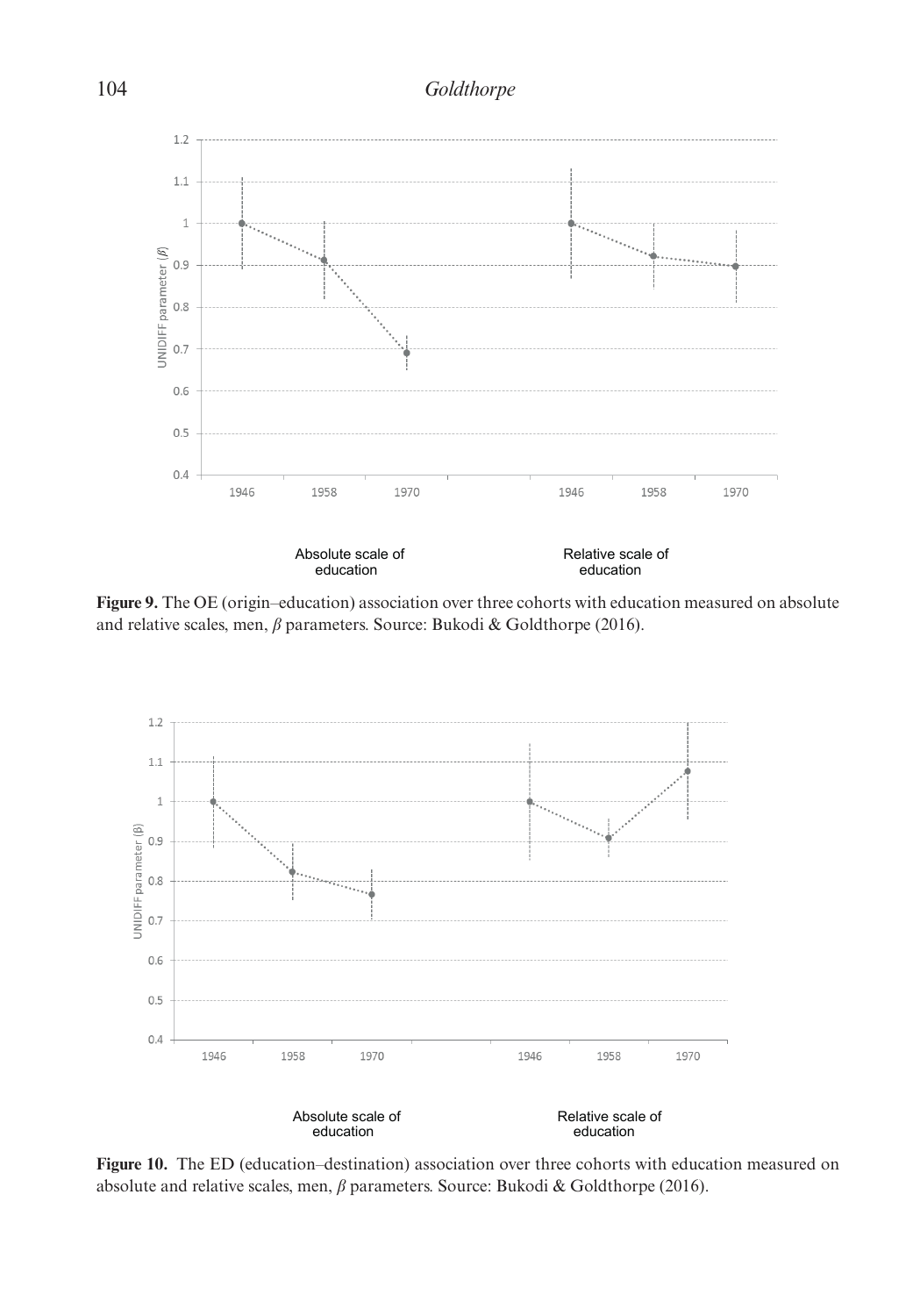

**constant social fluidity**

Figure 11. The OED (origins, education, and destinations) triangle: empirical findings with education measured in relative terms.

If this conclusion is accepted, two questions obviously arise: how is this stability to be explained, and why have decades of educational expansion and reform had so little effect?

One important part of the answer, I would suggest, is that parents and their children do themselves understand education in relative terms. And parents in more advantaged class positions will not then simply be passive in relation to the expansion or reform of the educational system but will respond by using their own superior resources—economic, cultural, and social—to whatever extent it takes to help their children retain a competitive edge in the system, and in turn in the labour market (cf. Francis and Hutchings 2013). It has, moreover, to be recognised that, even if children from more advantaged backgrounds do not do well educationally before entering the labour market, at least permanent downward mobility can still often be forestalled. Parental social contacts and networks may play a part here. But far more important, our research suggests (Bukodi 2016; Gugushvili *et al.* 2016), is the fact that the more advantaged individuals' backgrounds, the more likely they are *to gain further qualifications over the course of their working lives, and especially so if their* previous educational performance was only modest. And in this case then, in helping to reverse any initial downward mobility, further education clearly serves to promote intergenerational *im*mobility.

The nub of the matter is this. If relative mobility rates are to become more equal if odds ratios are to move closer to 1—this means, as a mathematical necessity, *that downward mobility has to increase just as much as upward mobility*. But, as against this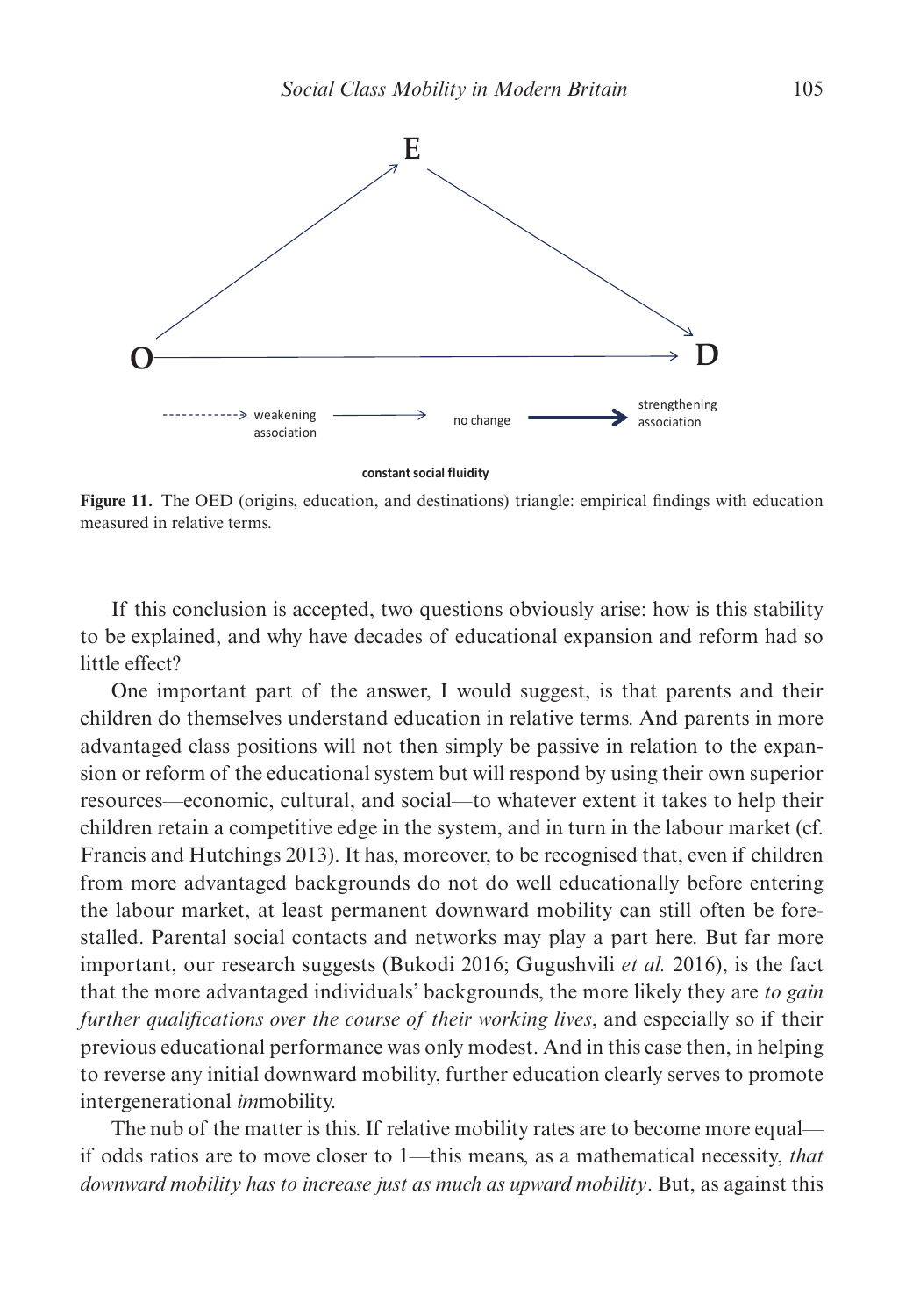#### 106 *Goldthorpe*

mathematical symmetry, there is a psychological asymmetry. Consistently with the theory of 'loss aversion' (Kahneman 2011: ch. 26), families may be regarded as being yet more concerned with the avoidance of downward mobility than they are with the achievement of upward mobility. And the resources of those families with most to lose through downward mobility will, in the nature of the case, tend to be greater than the resources of families with most to gain through upward mobility (see further Goldthorpe 2007: chs. 3, 4, and 7). It is, then, this coming together of the strong motivation to avoid *déclassement* and the usually adequate means for so doing that, in my view, is the main source of the very powerful resistance to change that the endogenous mobility regime displays.

In this regard, our finding of some increase in social fluidity among women who have worked part-time is instructive. As I said earlier, these women would appear to be in some degree self-selected. And fluidity increases because a growing number of them coming from relatively advantaged class origins *do not pursue the kinds of career that their origins and their education would probably make available to them*—primarily, it might be supposed, because of a prior commitment to family life. In other words, greater fluidity is created only because the women in question in effect choose to accept downward mobility so far as their own working lives are concerned—a choice that has of course to be understood in the context of existing institutional arrangements concerning childcare provision, maternity (and paternity) leave, flexible working hours, and so on.<sup>10</sup> It has, however, at the same time to be noted that women from more advantaged backgrounds who opt for part-time work are still far more likely than their counterparts from less advantaged backgrounds to acquire husbands or partners who are in managerial or professional positions. Thus, such increase in fluidity as results is likely to be less apparent if it is the conjugal family rather than the individual that is taken as the unit of analysis (see further Bukodi *et al.* 2016).

## **POLICY IMPLICATIONS**

In conclusion, I might say something, if only briefly, about what follows from our research for policy in regard to social mobility— that is, on the assumption, which some might wish to challenge, that greater mobility, or at all events greater upward mobility, is an objective to be pursued.

<sup>&</sup>lt;sup>10</sup> While our findings are in accord with those presented by Hakim (2000) so far as the marked heterogeneity of women's orientations to work is concerned, we would not follow her in treating this heterogeneity as a matter of more or less fixed preferences, but would rather see it as resulting from life-choices being made—as is typically the case—under a variety of constraints.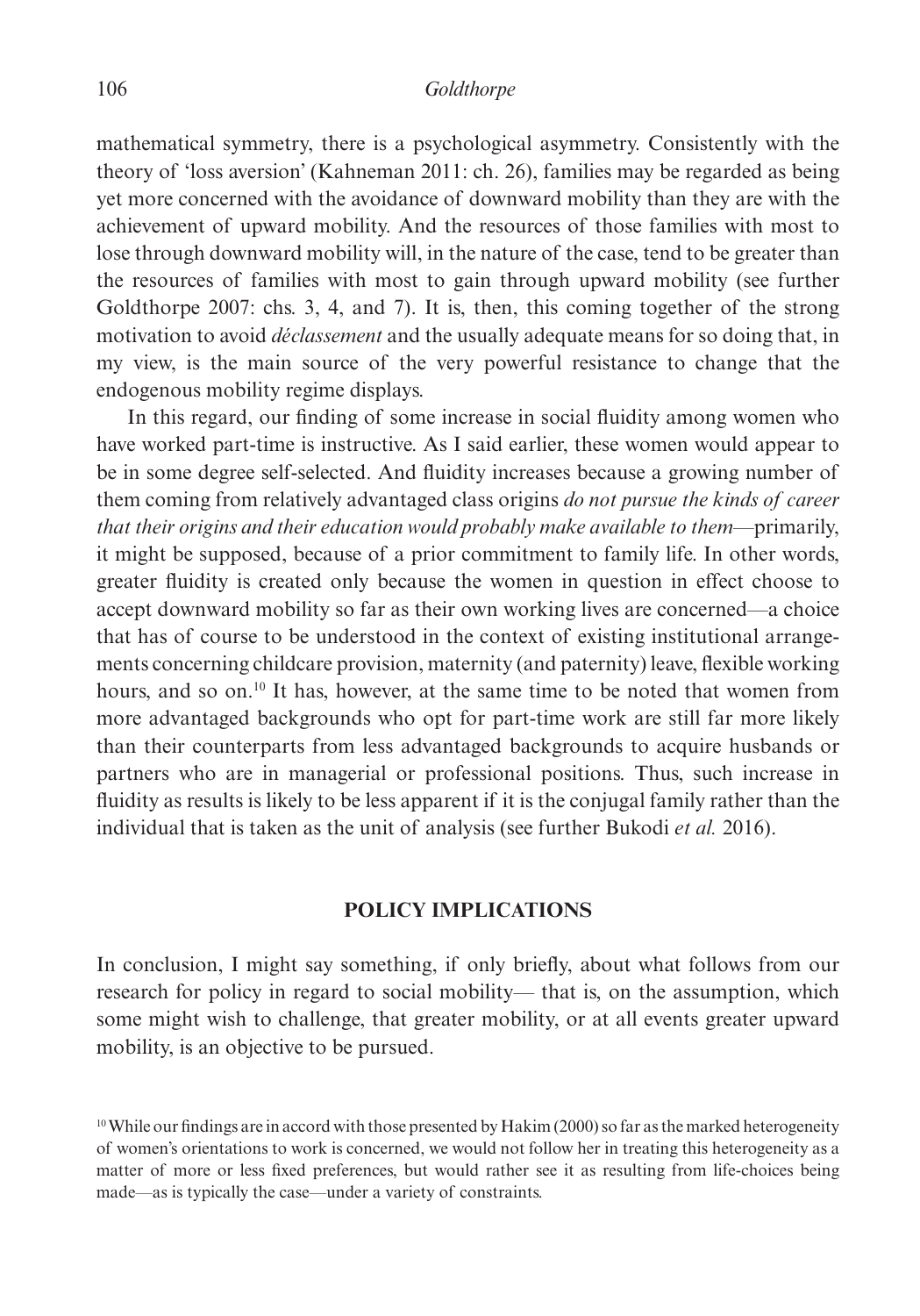If the aim is to increase mobility, both upward and downward, by creating a greater equality in relative rates, the main implication is that what can be achieved through educational policy alone is limited—far more so than politicians find it convenient to suppose. The basic source of inequality of educational opportunity lies in the inequality of *condition*—the inequality in resources of various kinds—that exists among families with different locations within the class structure. Policies can of course be developed to try to offset the educational consequences of this inequality, from pre-school programmes for more disadvantaged children to measures aimed at creating a more socially balanced entry into elite universities. And these policies have much to commend them on educational grounds alone—in enabling children to develop their educational potential to the full. But our findings for the historical period that we cover indicate that to look to the educational system itself to provide a solution to the problem of inequality of opportunity is to impose an undue—and, I would say, an unfair—burden upon it. Rather, a whole range of economic and social policies is needed, directed towards what my old mentor, T. H. Marshall, used to call 'class abatement' (see Marshall 1950).

If, on the other hand, the aim is not so much to increase mobility overall but rather to change its pattern, and to move back to a situation, like that of the Golden Age, when upward mobility predominated over downward, then the role of education is again limited—as indeed it was in the Golden Age itself. What in this case are called for are policies that can lead to a further upgrading of the class structure: that is, policies not just for economic growth but for economic and social *development* that can help create more 'top-end' jobs: for example, policies aimed at improving our not very impressive record of investment in research and in its productive application and at giving a more purposive direction to technological advance (cf. Atkinson 2015: ch. 3); policies for creating a modernised and environmentally friendly infrastructure; and policies that lead to the progressive raising of the quality of all social and other public services.

This leads me to one last thought—of a clearly heretical kind. Even if greater social mobility is regarded as desirable, does this mean that its promotion should be taken as a direct concern of policy? Herbert Spencer once suggested (1873: 52), as a model for the policy maker, a craftsman—a planisher—faced with the problem of a bulge in a piece of metal sheeting. To remove it, the planisher does not hammer directly on the bulge but rather all around it. Perhaps policy makers committed to the idea of 'greater opportunity for all' would do well to focus their efforts on reducing social inequalities of condition and on creating rising demand within the economy for personnel in high-level managerial and professional roles—and then leave social mobility to look after itself.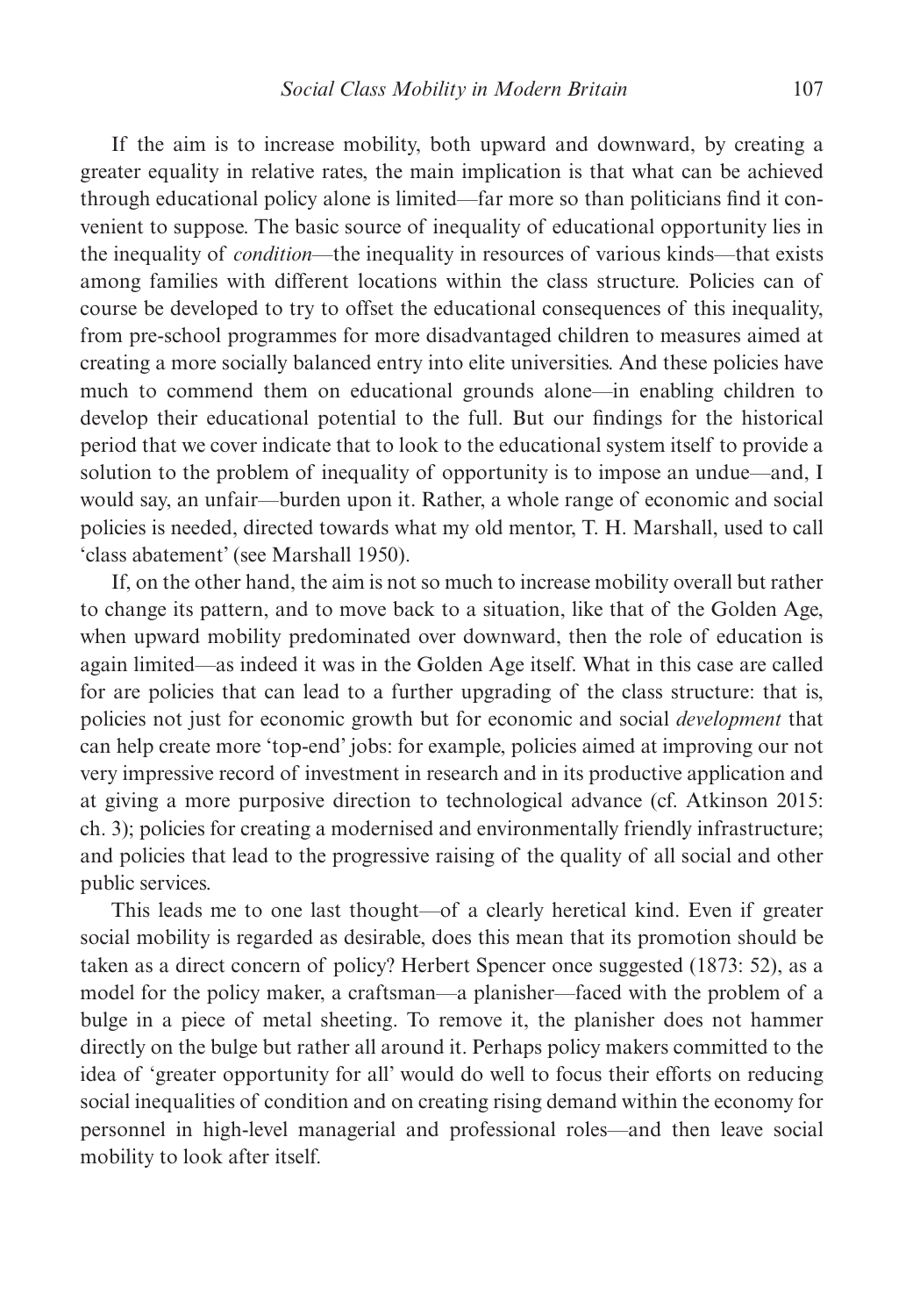## *Acknowledgements*

I am greatly indebted to Erzsébet Bukodi, the leader of the research group in which I work at Oxford, for the help that she has given me in the preparation of this lecture; and I would also like to acknowledge the contributions of other, past and present, members of the group, in particular those of Heather Joshi, Jouni Kuha and Lorraine Waller. Support for the research came from a grant from the Economic and Social Research Council, ES/103 8 1 87/1.

## **REFERENCES**

- Atkinson, A. B. (2015), *Inequality: What Can be Done?* (Cambridge, MA, Harvard University Press). http://dx.doi.org/10.4159/9780674287013
- Blanden, J., Goodman, A., Gregg, P. & Machin, S. (2004), 'Changes in Intergenerational Mobility in Britain', in M. Corak (ed.), *Generational Income Mobility in North America and Europe* (Cambridge, Cambridge University Press), 122–46. http://dx.doi.org/10.1017/CBO9780511492549.007
- Blanden, J., Gregg, P. & Macmillan, L. (2013), 'Intergenerational Persistence in Income and Social Class: the Effect of Within-group Inequality', *Journal of the Royal Statistical Society, Series A*, 176: 1–23. http://dx.doi.org/10.1111/j.1467–985X.2012.01053.x
- Breen, R. (2004), 'Statistical Methods of Mobility Research', in R. Breen (ed.), *Social Mobility in Europe* (Oxford, Oxford University Press), 17–35. http://dx.doi.org/10.1093/0199258457.003.0002
- Breen, R. & Luijkx, R. (2004), 'Conclusions' in R. Breen (ed.), *Social Mobility in Europe* (Oxford, Oxford University Press), 383–410. http://dx.doi.org/10.1093/0199258457.003.0015
- Breen, R., Luijkx, R., Müller, W. & Pollak, R. (2009), 'Non-persistent Inequality in Educational Attainment: Evidence from Eight European Countries', *American Journal of Sociology*, 114: 1475–521. http://dx.doi.org/10.1086/595951
- Breen, R., Luijkx, R., Müller, W. & Pollak, R. (2010), 'Long-term Trends in Educational Inequality in Europe: Class Inequalities and Gender Differences', *European Sociological Review*, 26: 31–48. http://dx.doi.org/10.1093/esr/jcp001
- Bukodi, E. (2016), 'Cumulative Inequalities over the Life-course: Life-long Learning and Social Mobility in Britain', Barnett Papers in Social Research, 16–02, Department of Social Policy and Intervention, University of Oxford.
- Bukodi, E. & Goldthorpe, J. H. (2009), 'Class Origins, Education and Occupational Attainment: Crosscohort Changes among Men in Britain', Working Paper 2009/3, Institute of Education, Centre for Longitudinal Studies, London.
- Bukodi, E. & Goldthorpe, J. H. (2011), 'Class Origins, Education and Occupational Attainment in Britain: Secular Trends or Cohort-specific Effects', *European Societies*, 13: 347–75. http://dx.doi.org/10.1080/14616696.2011.568259
- Bukodi, E. & Goldthorpe, J. H. (2016), 'Educational Attainment—Relative or Absolute—as a Mediator of Intergenerational Class Mobility in Britain, *Research in Social Stratification and Mobility*, 43: 5–16. http://dx.doi.org/10.1016/j.rssm.2015.01.003
- Bukodi, E., Goldthorpe, J. H., Waller, L. & Kuha, J. (2015), 'The Mobility Problem in Britain: New Findings from the Analysis of Birth Cohort Data', *British Journal of Sociology*, 66: 93-117. http://dx.doi.org/10.1111/1468-4446.12096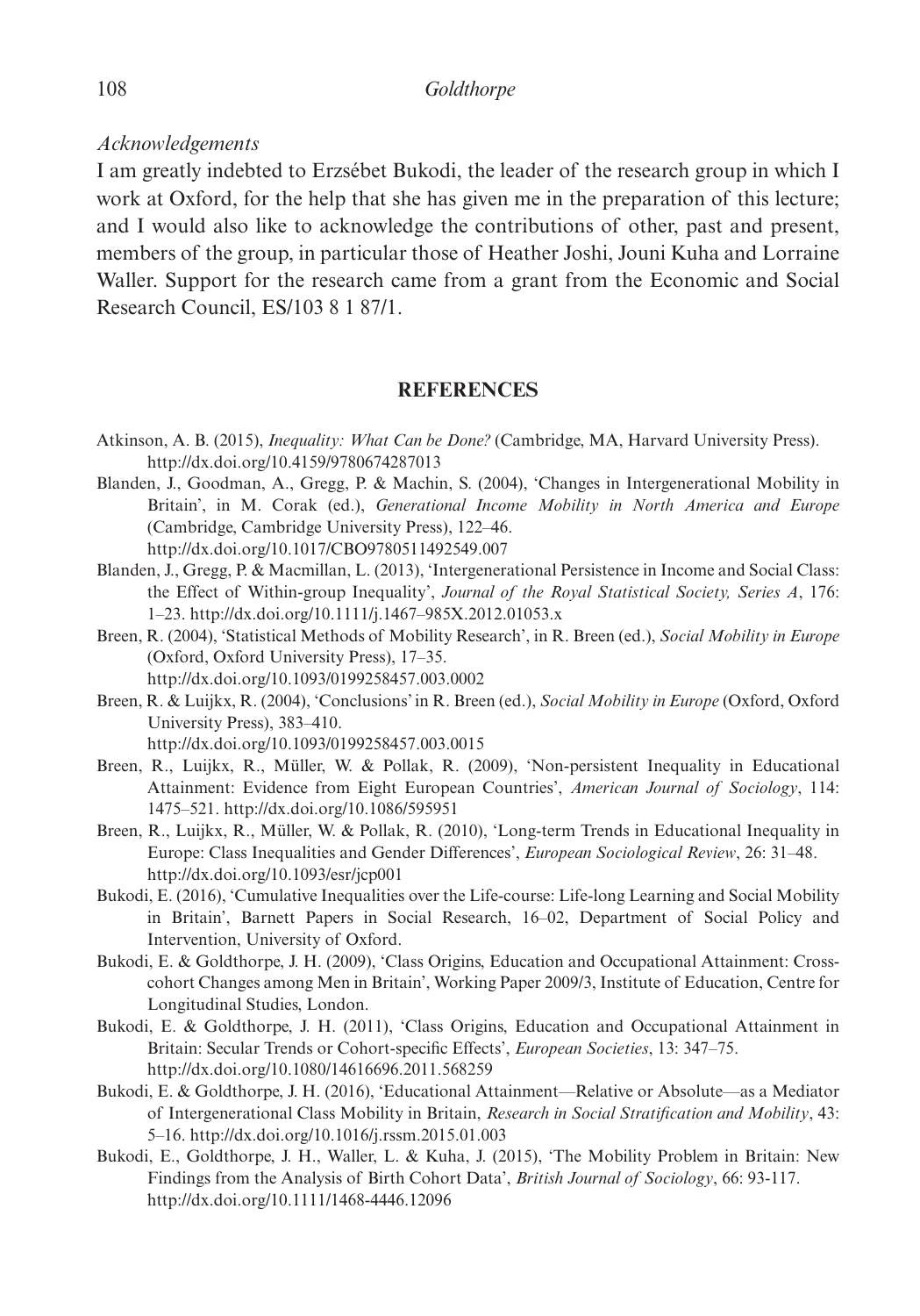- Bukodi, E., Goldthorpe, J. H., Joshi, H. & Kuha, J. (2016), 'Why have Relative Rates of Class Mobility become More Equal among Women in Britain?', typescript, Department of Social Policy and Intervention, University of Oxford.
- Bukodi, E., Goldthorpe, J. H. & Kuha, J. (forthcoming), 'The Pattern of Social Fluidity within the British Class Structure: A Topological Model', *Journal of the Royal Statistical Society, Series A.*
- Chan, T.-W. & Goldthorpe, J. H. (2007), 'Class and Status: The Conceptual Distinction and its Empirical Relevance', *American Journal of Sociology*, 72: 512–32. http://dx.doi.org/10.1177/000312240707200402
- Erikson, R. & Goldthorpe, J. H. (2010), 'Has Social Mobility in Britain Decreased? Reconciling Divergent Findings on Income and Class Mobility', *British Journal of Sociology*, 61: 211–30. http://dx.doi.org/10.1111/j.1468-4446.2010.01310.x
- Francis, B. & Hutchings, M. (2013), *Parent Power? Using Money and Information to Boost Children's Chances of Educational Success* (London, The Sutton Trust).
- Gallie, D. (2000), 'The Labour Force', in A.H. Halsey (ed.) *Twentieth Century British Social Trends* (London, Macmillan), 281–323.
- Goldthorpe, J. H. (1982), 'On the Service Class, its Formation and Future', in A. Giddens & G. Mackenzie (eds.), *Social Class and the Division of Labour* (Cambridge, Cambridge University Press), 162–85.
- Goldthorpe, J. H. **(**1987), *Social Mobility and Class Structure in Modern Britain*, 2nd edn, (Oxford, Clarendon Press).
- Goldthorpe, J. H. (2007), *On Sociology*, 2nd edn, 2 vols (Stanford, CA, Stanford University Press).
- Goldthorpe, J. H. (2013), 'Understanding—and Misunderstanding—Social Mobility in Britain: The Entry of the Economists, the Confusion of Politicians and the Limits of Educational Policy', *Journal of Social Policy*, 42: 431–50. http://dx.doi.org/10.1017/S004727941300024X
- Goldthorpe, J. H. & Jackson, M. (2008), 'Education-based Meritocracy: The Barriers to its Realisation', in A. Lareau & D. Conley (eds), *Social Class: How Does it Work?* (New York, Russell Sage Foundation), 93–117.
- Goldthorpe, J. H. & McKnight, A. (2006), 'The Economic Basis of Social Class', in S. Morgan, D. B. Grusky & G. S. Fields (eds), *Mobility and Inequality: Frontiers of Research from Sociology and Economics* (Stanford CA, Stanford University Press), 109–36.
- Goldthorpe, J. H. & Mills, C. (2004), 'Trends in Intergenerational Class Mobility in Britain in the Late Twentieth Century', in R. Breen (ed.), *Social Mobility in Europe* (Oxford, Oxford University Press), 196–224. http://dx.doi.org/10.1093/0199258457.003.0008
- Goldthorpe, J. H. & Mills, C. (2008), 'Trends in Intergenerational Class Mobility in Modern Britain: Evidence from National Surveys, 1972–2005', *National Institute Economic Review*, 205: 83–100. http://dx.doi.org/10.1177/0027950108096591
- Gugushvili, A., Bukodi, E. & Goldthorpe, J. H. (2016), 'Glass Floor and Glass Ceiling: The Role of Meritocratic and Non-meritocratic Factors in Intergenerational Class Mobility in Britain', ISA Research Committee on Social Stratification and Mobility, Bern.
- Hakim, C. (2000), *Work–Lifestyle Choices in the 21st Century: Preference Theory* (Oxford, Oxford University Press).
- Halsey, A. H. (2000), 'Further and Higher Education', in A. H. Halsey (ed.) *Twentieth Century British Social Trends* (London, Macmillan), 221–53.
- Hirsch, F. (1977), *Social Limits to Growth* (London, Routledge).
- Jackson, M., Goldthorpe, J. H. & Mills, C. (2005), 'Education, Employers and Class Mobility', *Research in Social Stratification and Mobility*, 23: 3–34. http://dx.doi.org/10.1016/S0276–5624(05)23001–9
- Jonsson, J. O & Mills, C. (1993), 'Social Class and Educational Attainment in Historical Perspective: A Swedish-English Comparison', *British Journal of Sociology*, 44: 213–47, 403–28 http://dx.doi.org/10.2307/591810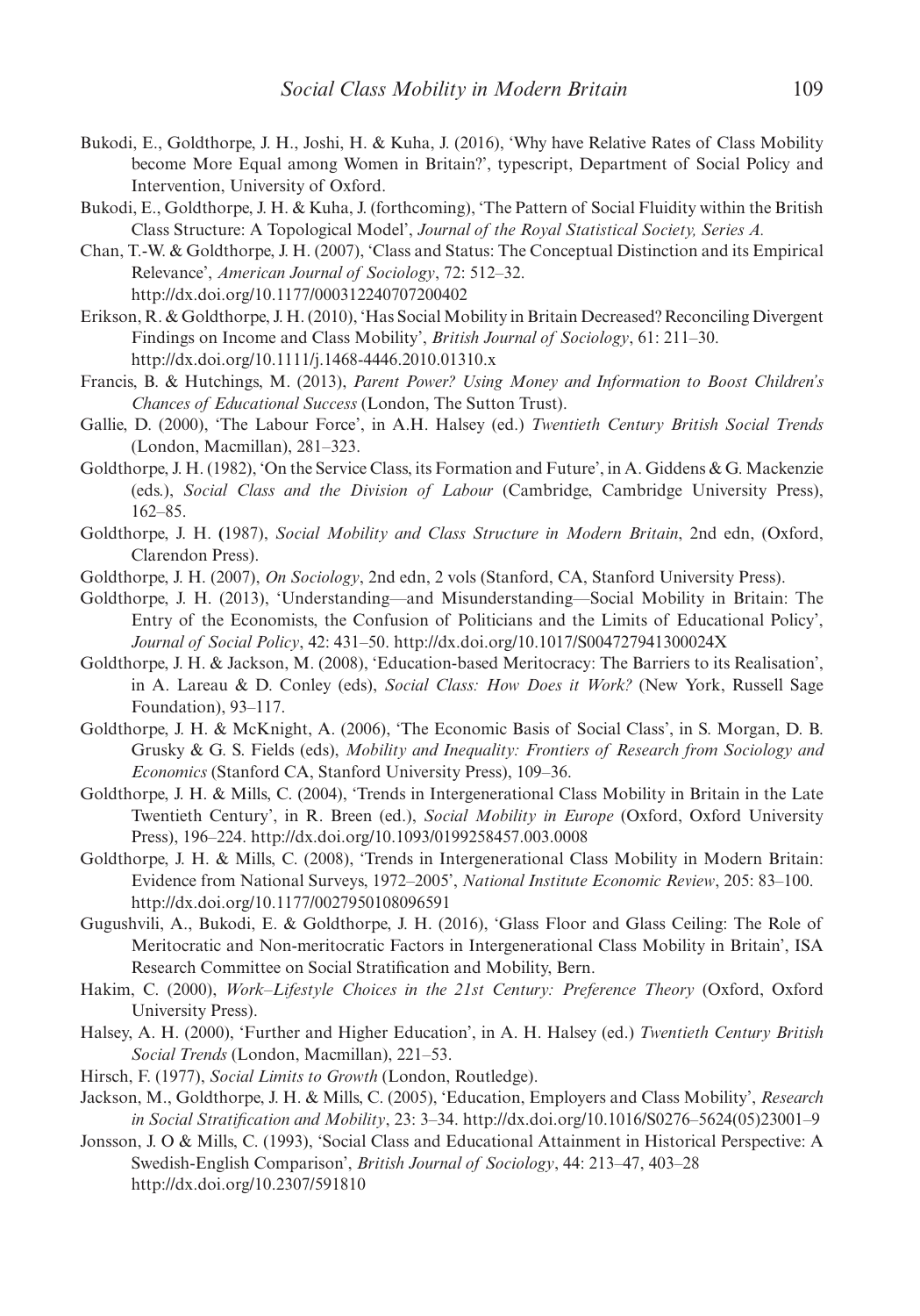Kahneman, D. (2011), *Thinking Fast and Slow* (London, Allen Lane).

Marshall, T. H. (1950), *Citizenship and Social Class* (Cambridge, Cambridge University Press).

- McGovern, P., Hill, S., Mills, C. & White, M. (2008), *Market, Class, and Employment* (Oxford, Oxford University Press).
- Nicoletti, C. & Ermisch, J. (2007), 'Intergenerational Earnings Mobility: Changes across Cohorts in Britain', *The B.E. Journal of Economic Analysis and Policy*, 7: 1–36.
- Office for National Statistics (2005), *The National Statistics Socio-Economic Classification: User Manual* (London, Palgrave-Macmillan).
- Paterson, L. & Ianelli, C. (2007), 'Patterns of Absolute and Relative Social Mobility: A Comparative Study of England, Wales and Scotland', *Sociological Research Online*, 12(6): 15. http://dx.doi.org/10.5153/sro.1637
- Pearson, H. (2016), *The Life Project: The Extraordinary Story of 70,000 Ordinary Lives* (London, Allen Lane).
- Rose, D. & O'Reilly, K. (eds) 1997, *Constructing Classes: Towards a New Social Classification for the UK* (Swindon, Office for National Statistics and Economic and Social Research Council).
- Rose, D. & Pevalin, D. (eds) 2003, *A Researcher's Guide to the National Statistics Socio-Economic Classification* (London, SAGE). http://dx.doi.org/10.4135/9780857024725
- Rose, D., Pevalin. D. & O'Reilly, K. (2005), *The National Statistics Socio-Economic Classification: Origins, Development and Use* (London, National Statistics and Palgrave-Macmillan).
- Routh, G. (1981), *Occupation and Pay in Great Britain* (Cambridge, Cambridge University Press).
- Routh, G. (1987), *Occupations of the People of Great Britain* (London, Macmillan).
- Smith, G. (2000), 'Schools', in A. H. Halsey (ed.) *Twentieth Century British Social Trends* (London, Macmillan), 179–220.
- Spencer, H. (1873), *The Study of Sociology* (London, King).
- Vandecasteele, L. (2016), 'Social Origin, Education and Socio-Economic Inequalities: Trends in the United Kingdom', in F. Bernhardi & G. Ballarino (eds) *Education, Occupation and Social Origin* (Cheltenham, Edward Elgar), 215–236. http://dx.doi.org/10.4337/9781785360459.00019
- Williams, M. (2013), 'Occupations and British Wage Inequality, 1970s–2000s', *European Sociological Review*, 29: 41–57 http://dx.doi.org/10.1093/esr/jcs063

*Note on the Author*: John Goldthorpe CBE, FBA is an Emeritus Fellow of Nuffield College, Oxford and also a Member of the Academia Europaea, a Foreign Member of the Royal Swedish Academy of Sciences, and an Honorary Fellow of the Royal Statistical Society. His main research interests are in the fields of social stratification and mobility and sociological theory and methodology. His most recent book, published in 2016, is *Sociology as a Population Science* (Cambridge, Cambridge University Press).

john.goldthorpe@nuffield.ox.ac.uk

To cite the article: John Goldthorpe (2016), 'Social class mobility in modern Britain: changing structure, constant process', *Journal of the British Academy*, 4: 89–111. DOI 10.85871/jba/004.089